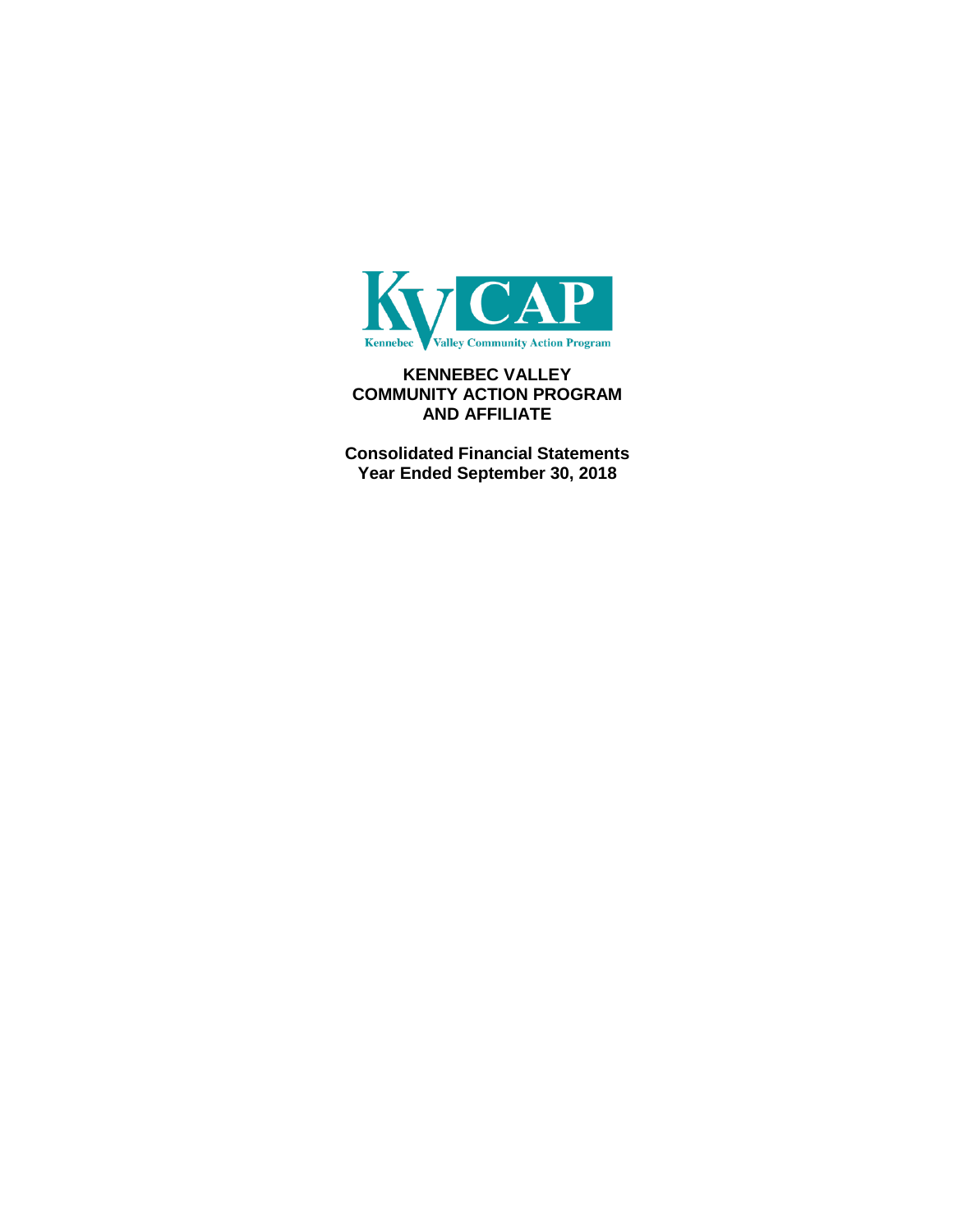# **TABLE OF CONTENTS**

|                                                       | Page     |
|-------------------------------------------------------|----------|
| <b>INDEPENDENT AUDITORS' REPORT</b>                   | $1 - 2$  |
| <b>CONSOLIDATED FINANCIAL STATEMENTS:</b>             |          |
| <b>Consolidated Statement of Financial Position</b>   | 3        |
| <b>Consolidated Statement of Activities</b>           | 4        |
| <b>Consolidated Statement of Functional Expenses</b>  | 5        |
| <b>Consolidated Statement of Cash Flows</b>           | 6        |
| Notes to Consolidated Financial Statements            | $7 - 15$ |
| <b>SUPPLEMENTARY SCHEDULES:</b>                       |          |
| <b>Consolidating Statement of Financial Position</b>  | 16       |
| <b>Consolidating Statement of Activities</b>          | 17       |
| <b>Consolidating Statement of Functional Expenses</b> | 18       |
| <b>Consolidating Statement of Cash Flows</b>          | 19       |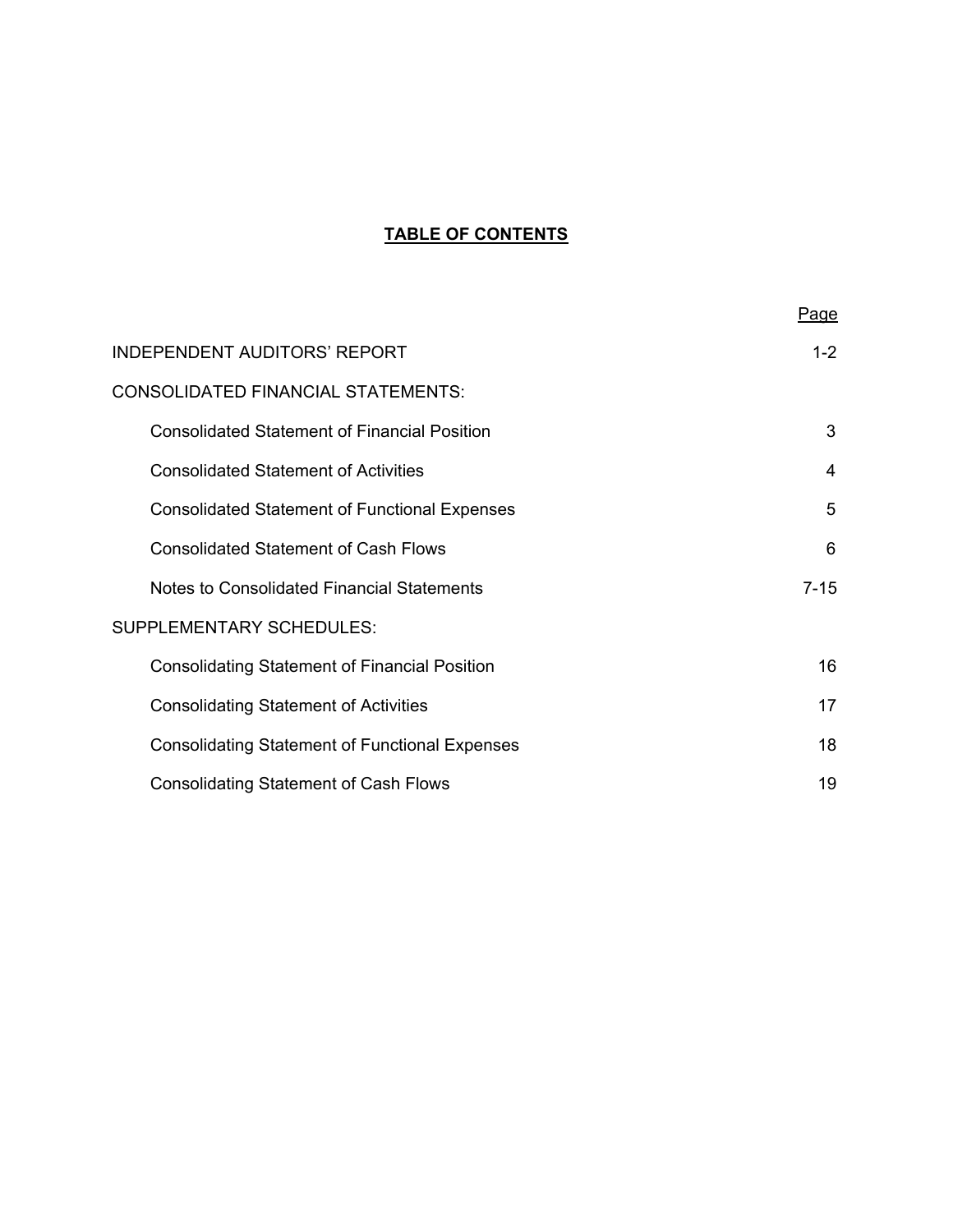

Independent Auditors' Report

To the Board of Directors of Kennebec Valley Community Action Program and Affiliate

We have audited the accompanying consolidated financial statements of Kennebec Valley Community Action Program and Affiliate (a Maine nonprofit organization), which comprise the consolidated statement of financial position as of September 30, 2018, and the related consolidated statement of activities, functional expenses, and cash flows for the year then ended, and the related notes to the consolidated financial statements.

#### *Management's Responsibility for the Financial Statements*

Management is responsible for the preparation and fair presentation of these financial statements in accordance with accounting principles generally accepted in the United States of America; this includes the design, implementation, and maintenance of internal control relevant to the preparation and fair presentation of financial statements that are free from material misstatement, whether due to fraud or error.

#### *Auditors' Responsibility*

Our responsibility is to express an opinion on these consolidated financial statements based on our audits. We conducted our audits in accordance with auditing standards generally accepted in the United States of America and the standards applicable to financial audits contained in *Government Auditing Standards* issued by the Comptroller General of the United States. Those standards require that we plan and perform the audits to obtain reasonable assurance about whether the consolidated financial statements are free from material misstatement.

An audit involves performing procedures to obtain audit evidence about the amounts and disclosures in the consolidated financial statements. The procedures selected depend on the auditor's judgment, including the assessment of the risks of material misstatements of the consolidated financial statements, whether due to fraud or error. In making those risk assessments, the auditor considers internal control relevant to the entity's preparation and fair presentation of the consolidated financial statements in order to design audit procedures that are appropriate in the circumstances, but not for the purpose of expressing an opinion on the effectiveness of the entity's internal control. Accordingly, we express no such opinion. An audit also includes evaluating the appropriateness of accounting policies used and the reasonableness of significant accounting estimates made by management, as well as evaluating the overall presentation of the consolidated financial statements.

We believe that the audit evidence we have obtained is sufficient and appropriate to provide a basis for our audit opinion.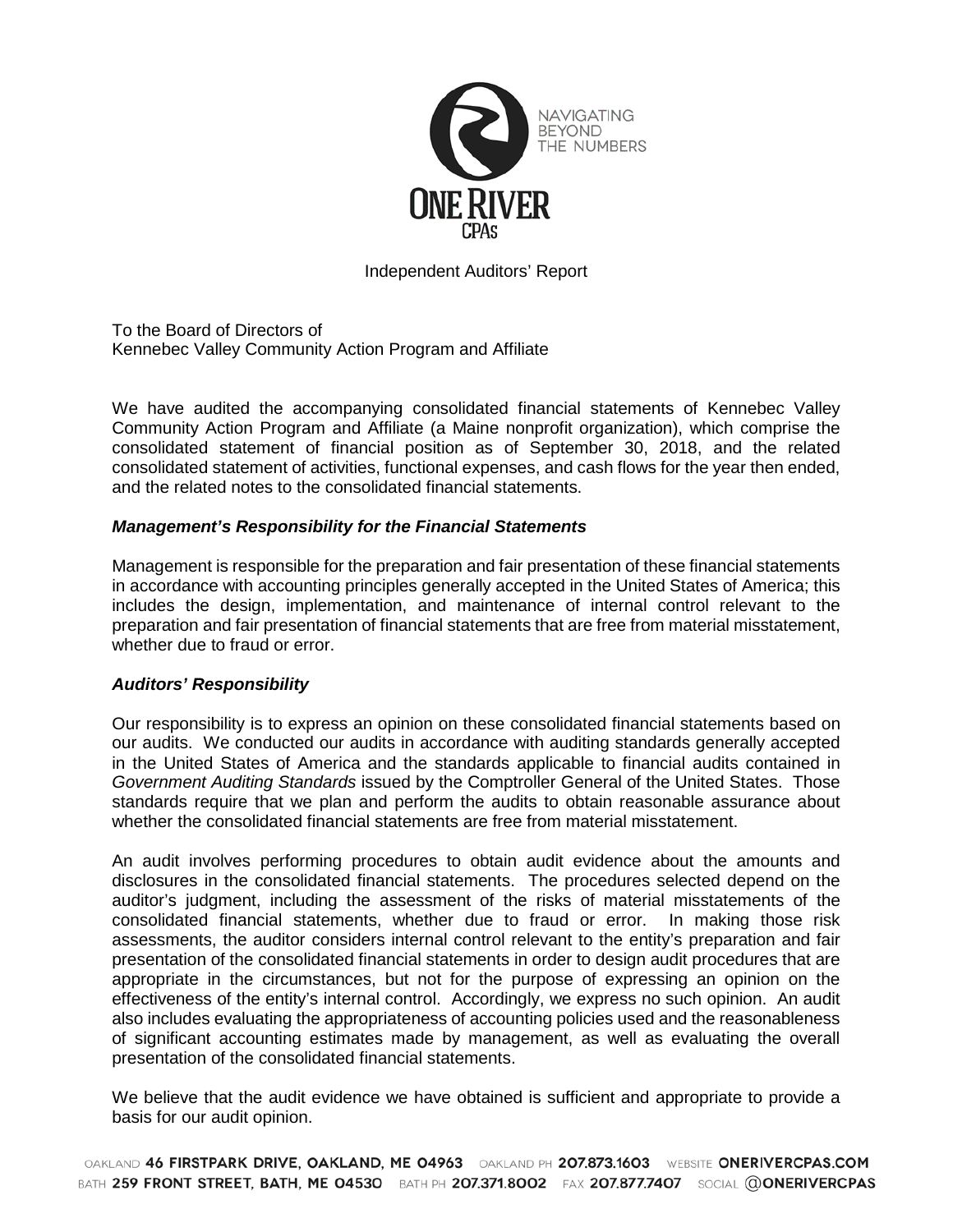Board of Directors Page 2

#### *Opinion*

In our opinion, the consolidated financial statements referred to above present fairly, in all material respects, the financial position of Kennebec Valley Community Action Program as of September 30, 2018, and the changes in its net assets and its cash flows for the year then ended in accordance with accounting principles generally accepted in the United States of America.

#### *Other Matters*

Our audits were conducted for the purpose of forming an opinion on the consolidated financial statements as a whole. The schedules on pages 16-19 are presented for purposes of additional analysis and are not a required part of the consolidated financial statements. Such information is the responsibility of management and was derived from and relates directly to the underlying accounting and other records used to prepare the financial statements. The information has been subjected to the auditing procedures applied in the audit of the financial statements and certain additional procedures, including comparing and reconciling such information directly to the underlying accounting and other records used to prepare the consolidated financial statements or to the consolidated financial statements themselves, and other additional procedures in accordance with auditing standards generally accepted in the United States of America. In our opinion, the information is fairly stated, in all material respects, in relation to the financial statements as a whole.

#### *Other Reporting Required by Government Auditing Standards*

In accordance with *Government Auditing Standards*, we have also issued our report dated June 28, 2019, on our consideration of Kennebec Valley Community Action Program and Affiliate's internal control over financial reporting and on our tests of its compliance with certain provisions of laws, regulations, contracts, and grant agreements and other matters. The purpose of that report is to describe the scope of our testing of internal control over financial reporting and compliance and the results of that testing, and not to provide an opinion on internal control over financial reporting or on compliance. That report is an integral part of an audit performed in accordance with *Government Auditing Standards* in considering Kennebec Valley Community Action Program and Affiliate's internal control over financial reporting and compliance.

*One River, CPAs*

Oakland, Maine June 28, 2019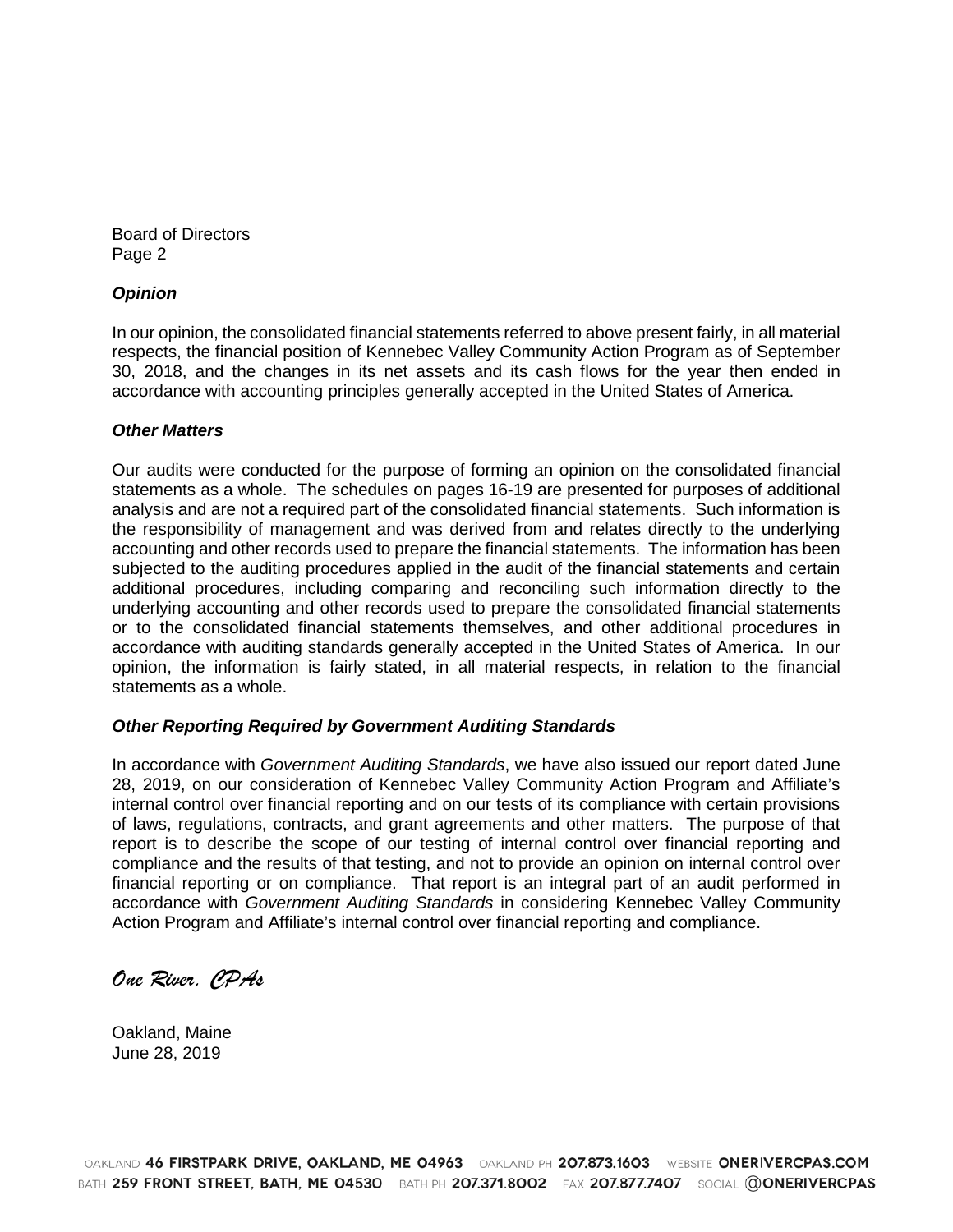#### **KENNEBEC VALLEY COMMUNITY ACTION PROGRAM AND AFFILIATE**

#### **Consolidated Statement of Financial Position September 30, 2018**

|                                                   | <b>Unrestricted</b> | <b>Temporarily</b><br><b>Restricted</b> | Permanently<br><b>Restricted</b> | <b>Total</b> |
|---------------------------------------------------|---------------------|-----------------------------------------|----------------------------------|--------------|
| <b>ASSETS</b>                                     |                     |                                         |                                  |              |
| Current assets:                                   |                     |                                         |                                  |              |
| Cash and cash equivalents                         | \$<br>1,386,825     | 90,916                                  | 159,716                          | 1,637,457    |
| Accounts and grants receivable                    | 2,306,244           |                                         |                                  | 2,306,244    |
| Current portion of loans receivable, net          | $\blacksquare$      |                                         | 1,422                            | 1,422        |
| Prepaid expenses                                  | 162,940             |                                         |                                  | 162,940      |
| Total current assets                              | 3,856,009           | 90,916                                  | 161,138                          | 4,108,063    |
| Property and equipment:                           |                     |                                         |                                  |              |
| Land                                              | 184,191             |                                         |                                  | 184,191      |
| Buildings and improvements                        | 2,578,629           |                                         |                                  | 2,578,629    |
| Equipment and fixtures                            | 724,006             |                                         |                                  | 724,006      |
| Vehicles                                          | 2,096,553           |                                         |                                  | 2,096,553    |
| Total property and equipment                      | 5,583,379           |                                         |                                  | 5,583,379    |
| Less: Accumulated depreciation                    | (2,981,426)         |                                         |                                  | (2,981,426)  |
| Net property and equipment                        | 2,601,953           |                                         |                                  | 2,601,953    |
| Other assets:                                     |                     |                                         |                                  |              |
| Work in progress                                  | 1,423,148           |                                         |                                  | 1,423,148    |
| Investments                                       |                     |                                         | 38,248                           | 38,248       |
| Loans receivable, net of current portion          | 113,781             |                                         | 36,691                           | 150,472      |
| Total other assets                                | 1,536,929           | $\overline{a}$                          | 74,939                           | 1,611,868    |
| <b>Total assets</b>                               | \$<br>7,994,891     | 90,916                                  | 236,077                          | 8,321,884    |
| <b>LIABILITIES AND NET ASSETS</b>                 |                     |                                         |                                  |              |
| <b>Current liabilities:</b>                       |                     |                                         |                                  |              |
| Current portion of long-term debt                 | 218,198             |                                         |                                  | 218,198      |
| Current portion of obligation under capital lease | 13                  |                                         |                                  | 13           |
| Line of credit                                    | 110,400             |                                         |                                  | 110,400      |
| Accounts payable                                  | 842,382             |                                         |                                  | 842,382      |
| Accrued expenses                                  | 1,558,622           |                                         |                                  | 1,558,622    |
| Reserves                                          | 161,810             |                                         |                                  | 161,810      |
| Deferred revenue                                  | 1,622,069           |                                         |                                  | 1,622,069    |
| Total current liabilities                         | 4,513,494           | $\mathbb{Z}^+$                          | $\mathbb{Z}^+$                   | 4,513,494    |
| Non-current liabilities:                          |                     |                                         |                                  |              |
| Long-term debt, net of current portion            | 1,069,460           |                                         |                                  | 1,069,460    |
| Total non-current liabilities                     | 1,069,460           | $\overline{\phantom{a}}$                | $\overline{a}$                   | 1,069,460    |
| <b>Total liabilities</b>                          | 5,582,954           | $\blacksquare$                          | $\overline{a}$                   | 5,582,954    |
| Net assets                                        | 2,411,937           | 90,916                                  | 236,077                          | 2,738,930    |
| <b>Total liabilities and net assets</b>           | \$<br>7,994,891     | 90,916                                  | 236,077                          | 8,321,884    |

*See auditors' report and accompanying notes to financial statements.*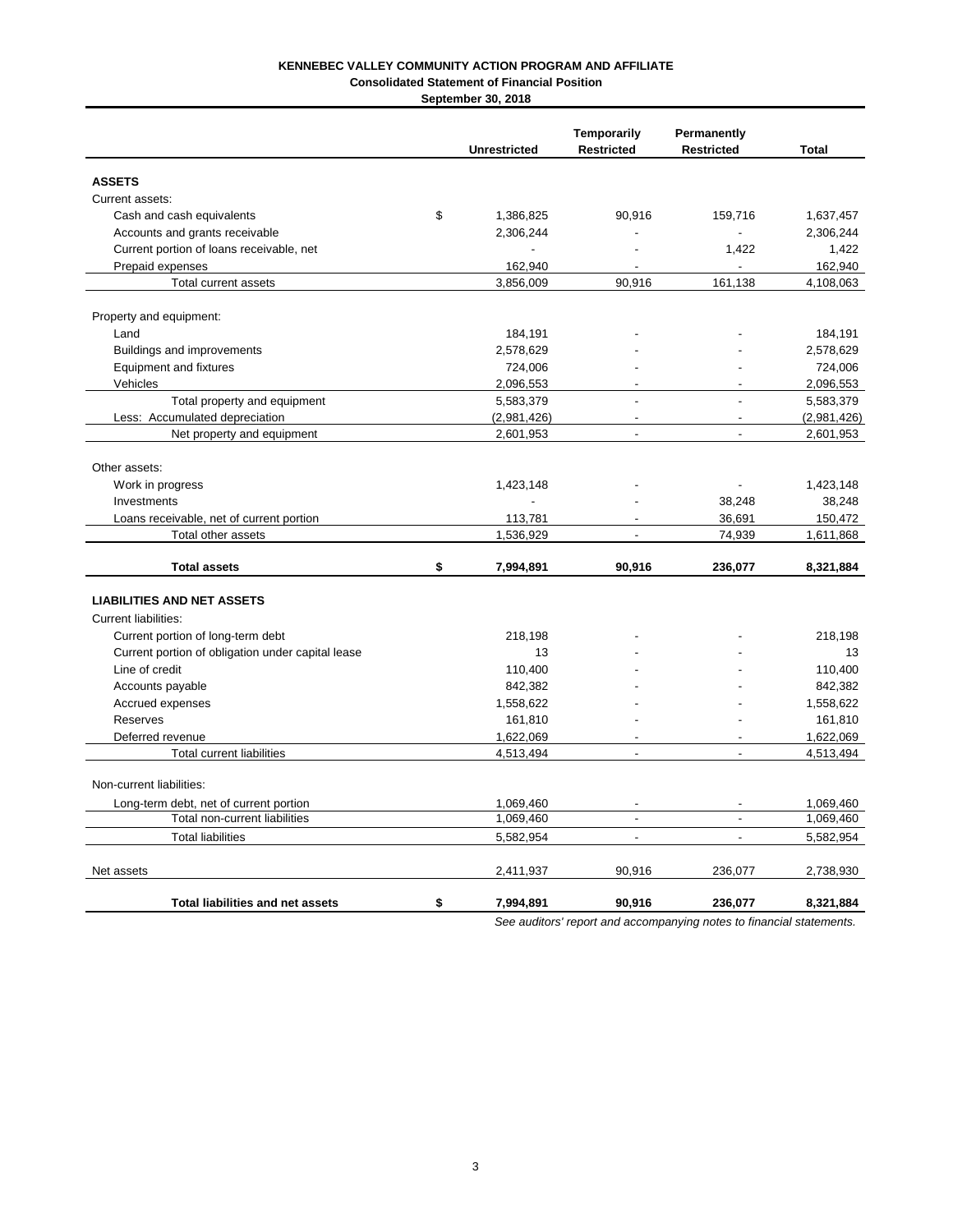#### **KENNEBEC VALLEY COMMUNITY ACTION PROGRAM AND AFFILIATE Consolidated Statement of Activities Year ended September 30, 2018**

|                                          |                     | <b>Temporarily</b> | Permanently                                                          |              |
|------------------------------------------|---------------------|--------------------|----------------------------------------------------------------------|--------------|
|                                          | <b>Unrestricted</b> | <b>Restricted</b>  | <b>Restricted</b>                                                    | <b>Total</b> |
| Revenues, gains, and other support:      |                     |                    |                                                                      |              |
| Grants and contracts                     | \$<br>14,891,233    |                    |                                                                      | 14,891,233   |
| Program revenue                          | 10,240,614          |                    |                                                                      | 10,240,614   |
| Other revenue                            | 3,345,997           |                    |                                                                      | 3,345,997    |
| In-kind                                  | 837,793             |                    |                                                                      | 837,793      |
| Net assets released from restrictions    | 23,731              | (23, 731)          |                                                                      |              |
| Total revenues, gains, and other support | 29,339,368          | (23, 731)          | $\sim$                                                               | 29,315,637   |
| Expenses:                                |                     |                    |                                                                      |              |
| Program services:                        |                     |                    |                                                                      |              |
| Community services                       | 11,571,016          |                    |                                                                      | 11,571,016   |
| Energy services                          | 3,882,107           |                    |                                                                      | 3,882,107    |
| Child & family services                  | 8,747,797           |                    |                                                                      | 8,747,797    |
| Agency services                          | 2,414,002           |                    |                                                                      | 2,414,002    |
| Cony Village                             | 142.933             |                    |                                                                      | 142,933      |
|                                          | 26,757,855          |                    |                                                                      | 26,757,855   |
| Total program expenses                   |                     |                    |                                                                      |              |
| Supporting services:                     |                     |                    |                                                                      |              |
| Management & general                     | 1,973,415           |                    |                                                                      | 1,973,415    |
| Fundraising                              | 12,692              |                    |                                                                      | 12,692       |
| Total supporting services                | 1,986,107           |                    |                                                                      | 1,986,107    |
| Total expenses                           | 28,743,962          |                    |                                                                      | 28,743,962   |
| Change in net assets                     | 595,406             | (23, 731)          |                                                                      | 571,675      |
| Net assets, beginning of year            | 1,816,531           | 114,647            | 236,077                                                              | 2,167,255    |
| Net assets, end of year                  | \$<br>2,411,937     | 90,916             | 236,077                                                              | 2,738,930    |
|                                          |                     |                    | See auditors' report and accompanying notes to financial statements. |              |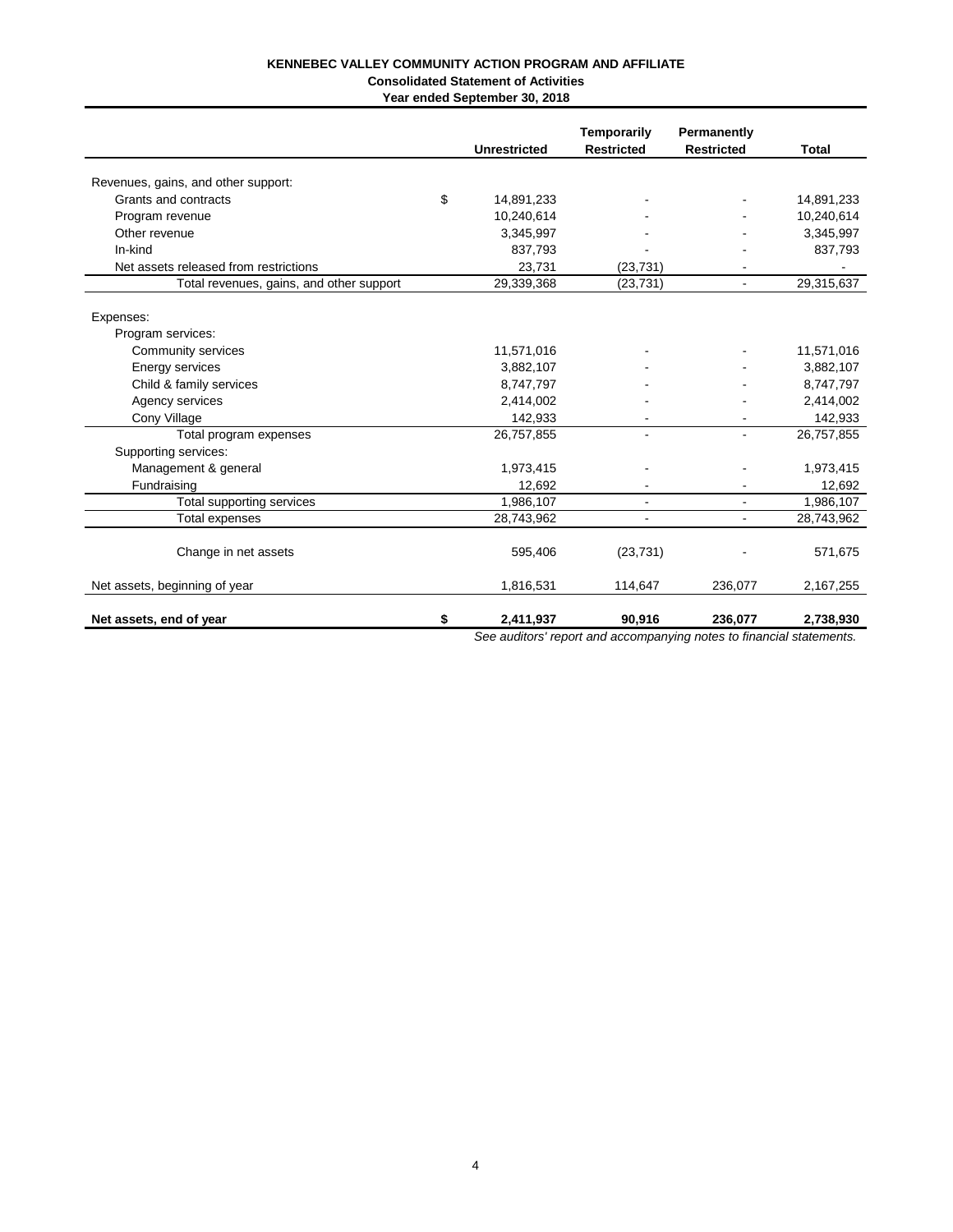#### **Consolidated Statement of Functional Expenses Year ended September 30, 2018 KENNEBEC VALLEY COMMUNITY ACTION PROGRAM AND AFFILIATE**

|                                           |                 |                             | <b>Program Services</b>   |                          |                          |            |                          | <b>Supporting Services</b> |                          |              |
|-------------------------------------------|-----------------|-----------------------------|---------------------------|--------------------------|--------------------------|------------|--------------------------|----------------------------|--------------------------|--------------|
|                                           | Community       | <b>Energy &amp; Housing</b> | <b>Child &amp; Family</b> | Agency                   | Cony                     | Total      | Management<br>and        |                            | Total<br>supporting      |              |
|                                           | services        | services                    | services                  | services                 | Village, LLC             | program    | general                  | <b>Fundraising</b>         | services                 | <b>Total</b> |
| Personnel                                 | \$<br>3.227.133 | 880.259                     | 4.461.677                 | 34,911                   | $\overline{\phantom{a}}$ | 8.603.980  | 1,181,080                | 4.934                      | 1,186,014                | 9,789,994    |
| Payroll taxes and employee benefits       | 953,238         | 298,070                     | 1,452,926                 | 2,633                    | $\overline{\phantom{a}}$ | 2,706,867  | 267,751                  | 1,148                      | 268,899                  | 2,975,766    |
| Staff development                         | 10,200          | 19,659                      | 86,023                    | 476                      | $\overline{\phantom{a}}$ | 116,358    | 30,840                   | 95                         | 30,935                   | 147,293      |
| Travel                                    | 77,494          | 29,737                      | 109,109                   | 500                      |                          | 216,840    | 34,284                   | 57                         | 34,341                   | 251,181      |
| Direct client assistance - common carrier | 1,932,529       | $\overline{\phantom{a}}$    |                           | $\overline{\phantom{a}}$ | $\overline{\phantom{a}}$ | 1,932,529  |                          |                            |                          | 1,932,529    |
| Direct client assistance - other          | 3,773,509       | 25,212                      | 21,640                    |                          | ٠                        | 3,820,361  |                          | $\overline{\phantom{a}}$   |                          | 3,820,361    |
| Office costs                              | 39,543          | 20,661                      | 35.401                    |                          | ٠                        | 95,606     | 96,876                   | 521                        | 97,397                   | 193,003      |
| Insurance                                 | 6,872           | 5,879                       | 13,758                    | 1,370                    | 1,135                    | 29,014     | 43,434                   | $\overline{\phantom{a}}$   | 43,434                   | 72,448       |
| Telecommunications                        | 101,115         | 21,676                      | 55.419                    | 502                      | ٠                        | 178,712    | 18,387                   |                            | 18,387                   | 197,099      |
| Space and occupancy                       | 60,659          | 48,966                      | 114,393                   | 17,345                   | 195                      | 241,558    |                          |                            |                          | 241,558      |
| Space and occupancy - in-kind             |                 |                             | 794.216                   | $\overline{\phantom{a}}$ | ٠                        | 794.216    | $\overline{\phantom{a}}$ |                            | $\overline{\phantom{a}}$ | 794,216      |
| Contract services                         | 199,759         | 1,017,932                   | 907,800                   | 19,731                   | 7,219                    | 2,152,441  | 161,907                  |                            | 161,907                  | 2,314,348    |
| Contract services - in-kind               |                 | $\overline{\phantom{a}}$    | 27,423                    |                          | $\overline{\phantom{a}}$ | 27,423     |                          |                            |                          | 27,423       |
| Vehicle                                   | 831,464         | 17.842                      | 1,303                     | (8)                      |                          | 850,601    |                          |                            |                          | 850,601      |
| Housing property costs                    | 5,640           | 1,381,561                   | 1,736                     | 862                      | 7,139                    | 1,396,938  | 1,196                    | $\overline{\phantom{a}}$   | 1,196                    | 1,398,134    |
| Material & supplies                       | 58,308          | 28,752                      | 266,170                   | $\overline{\phantom{a}}$ | $\overline{\phantom{a}}$ | 353,230    | 39,399                   | 735                        | 40,134                   | 393,364      |
| Material & supplies - in-kind             |                 |                             | 16,154                    |                          |                          | 16,154     |                          | $\overline{\phantom{a}}$   |                          | 16,154       |
| Administration                            | 12,218          | 3,261                       | 17,219                    | 651                      | 653                      | 34,002     |                          | 19                         | 19                       | 34,021       |
| Interest                                  | 19,978          | 9,538                       | 246,295                   | 3.029                    | 24,491                   | 303,331    | 479                      |                            | 479                      | 303,810      |
| Depreciation                              | 131,671         | 39,791                      | 34,228                    | 749,404                  |                          | 955,094    | 26,290                   |                            | 26,290                   | 981,384      |
| Provision for bad debts/loan losses       |                 |                             | 443                       | 74,188                   |                          | 74,631     |                          |                            |                          | 74,631       |
| Other                                     | 129.686         | 33.311                      | 84.464                    | 1.508.407                | 102.101                  | 1.857.969  | 71.492                   | 5.183                      | 76.675                   | ,934,644     |
| <b>Total expenses</b>                     | 11,571,016      | 3,882,107                   | 8,747,797                 | 2,414,002                | 142,933                  | 26,757,855 | 1,973,415<br>$\sim$      | 12,692                     | 1,986,107                | 28,743,962   |

*See auditors' report and accompanying notes to financial statements.*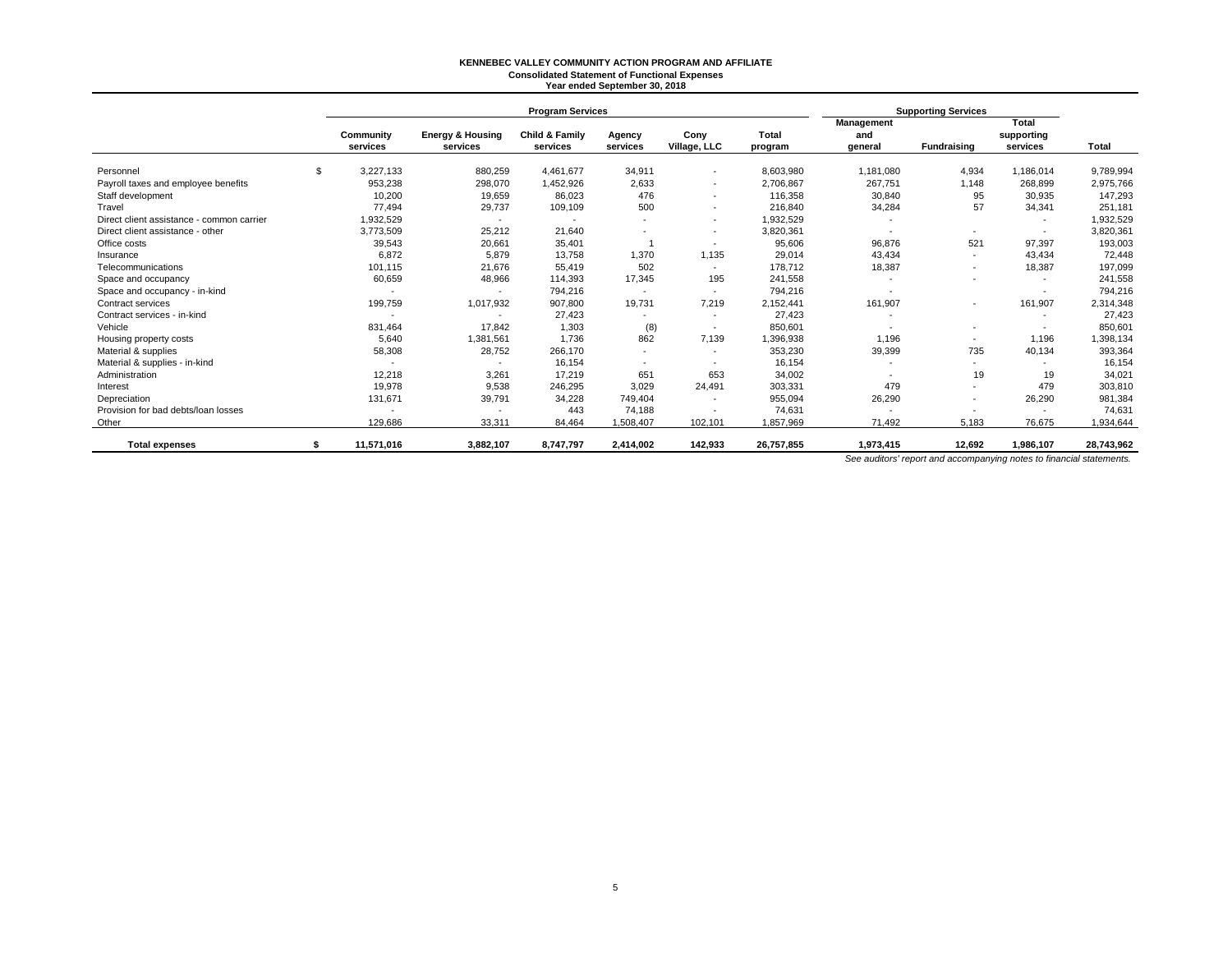# **KENNEBEC VALLEY COMMUNITY ACTION PROGRAM AND AFFILIATE Consolidated Statement of Cash Flows Years ended September 30, 2018**

| Cash flows from operating activities:                           |                 |
|-----------------------------------------------------------------|-----------------|
| Change in net assets                                            | \$<br>571,675   |
| Adjustments to reconcile change in net assets to                |                 |
| net cash provided by (used in) operating activities:            |                 |
| Depreciation                                                    | 981,384         |
| Unrealized (gain)/loss on investment                            | (2,219)         |
| Gain on disposal, net                                           | (2,839,955)     |
| (Increase) decrease in:                                         |                 |
| Accounts and grants receivable                                  | 36,002          |
| Loans receivable                                                | 77,832          |
| Prepaid expenses                                                | 111,410         |
| Work in progress                                                | (89, 845)       |
| Increase (decrease) in:                                         |                 |
| Accounts payable                                                | 224,725         |
| Accrued expenses                                                | 559,236         |
| <b>Reserves</b>                                                 | (4,239)         |
| Deferred revenue                                                | 33,453          |
| Net cash used in operating activities                           | (340,542)       |
|                                                                 |                 |
| Cash flows from investing activities:                           |                 |
| Proceeds on sale of investments                                 | 89,557          |
| Proceeds on sale of fixed asset                                 | 143,477         |
| Purchase of property and equipment                              | (768, 660)      |
| Net cash used in investing activities                           | (535,626)       |
|                                                                 |                 |
| Cash flows from financing activities:                           |                 |
| Proceeds from/payments on line of credit, net                   | 54,000          |
| Proceeds from/payments on obligations under capital leases, net | (2, 143)        |
| Proceeds from/payments on long-term debt, net                   | 134,488         |
| Net cash provided by financing activities                       | 186,346         |
| Decrease in cash and cash equivalents                           | (689, 822)      |
|                                                                 |                 |
| Cash and cash equivalents, beginning of year                    | 2,327,279       |
|                                                                 |                 |
| Cash and cash equivalents, end of year                          | \$<br>1,637,457 |
| Supplemental cash flow disclosures:                             |                 |
| Cash paid during the year for interest                          | \$<br>303,810   |
| Cash paid during the year for taxes                             |                 |

*See auditors' report and accompanying notes to financial statements.*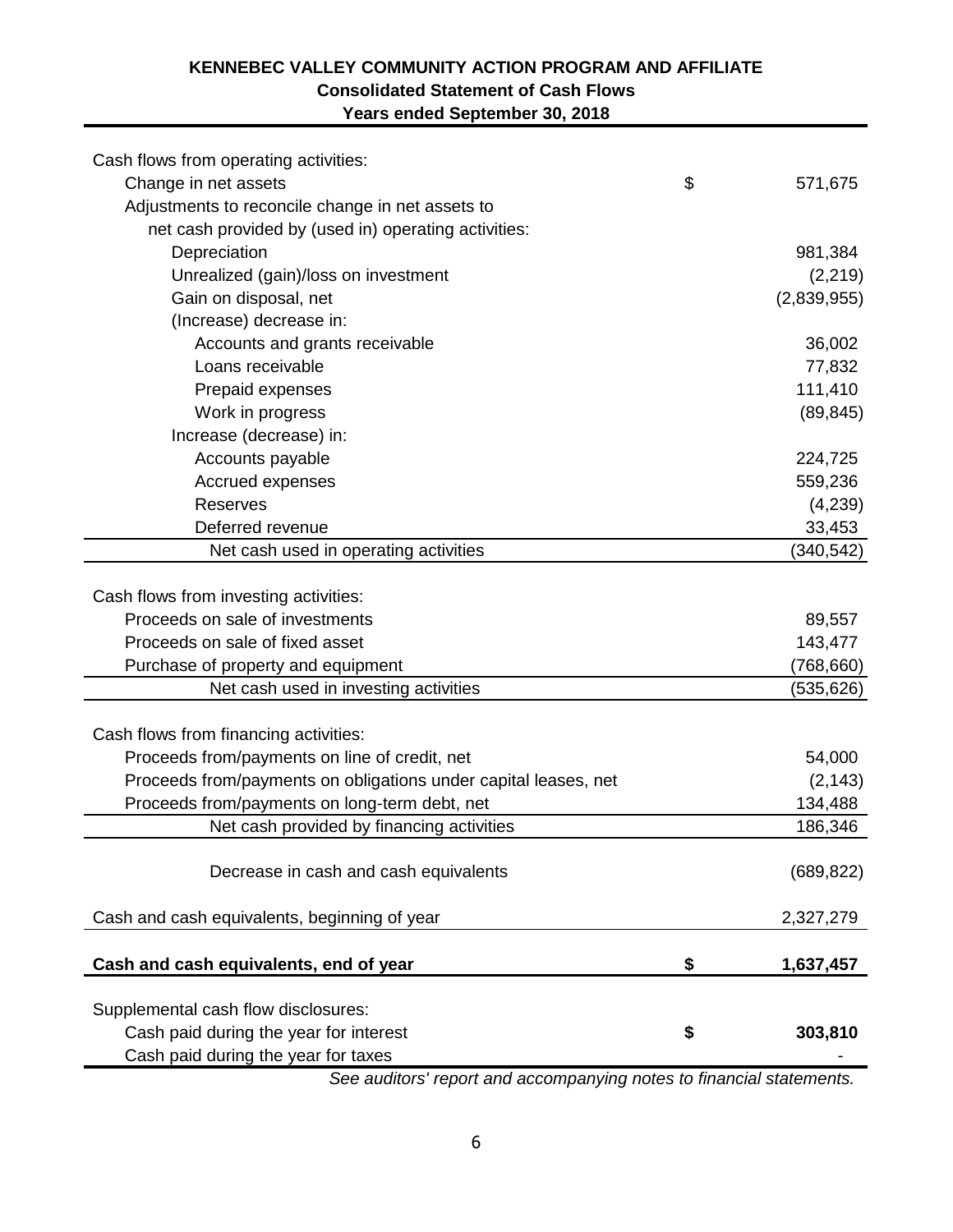# **NOTE 1 - SUMMARY OF SIGNIFICANT ACCOUNTING POLICIES**

**Nature of Activities -** Kennebec Valley Community Action Program (KVCAP) is a nonprofit agency organized to provide a focal point for anti-poverty and other social service efforts throughout the communities of the Kennebec Valley area. The accounting practices of the Organization are designed primarily to demonstrate stewardship of the funds entrusted to it, compliance with prescribed grant conditions and other special requirements, including the furnishing of certain amounts of cash or noncash contributions to programs from nonfederal sources.

Cony Village, LLC, KVCAP's affiliate, is a nonprofit organization dedicated to affordable housing development built to green standards.

**Basis of Accounting** - The consolidated financial statements have been prepared on the accrual basis of accounting and accordingly reflect all significant receivables, payables, and other liabilities.

**Basis of Presentation** - The Organization is required to report information regarding its financial position and activities according to three classes of net assets as follows:

Unrestricted net assets - Net assets that are not subject to donor-imposed stipulations.

Temporarily restricted net assets - Net assets subject to donor-imposed stipulations that may or will be met either by actions of the Organization and/or the passage of time. For the year ending September 30, 2018, \$90,916 of the Organization's net assets was temporarily restricted.

Permanently restricted net assets - Net assets subject to donor-imposed stipulations that they be maintained permanently by the Organization. For the year ending September 30, 2018, \$236,077 of the Organization's net assets was permanently restricted. The permanently restricted net assets represent funds provided by NeighborWorks America for making loans and for capital projects. All resources granted to this fund must be maintained permanently. The Organization is permitted to transfer or expend only the income (or other economic benefits) derived from capital assets in excess of the Capital Fund Agreement (corpus).

**Expense Allocation** - The costs of providing various programs and other activities have been summarized on a functional basis in the statements of activities. Accordingly, certain costs have been allocated among the programs and supporting services benefited.

**Income Tax Status** - The Organization is exempt from federal income tax under Section 501(c)(3) of the Internal Revenue Code. In addition, the Organization qualifies for the charitable contribution deduction under Section 170(b)(1)(a) and has been classified as an organization that is not a private foundation under Section 509(a)(1). The Organization believes it has no uncertain tax positions with the Internal Revenue Service that require disclosure in the consolidated financial statements.

The Organization's federal Return of Organization Exempt from Income Tax (Form 990) for 2017, 2016, and 2015 are subject to examination by the IRS, generally for three years after they were filed.

**Cash and Cash Equivalents** - For purposes of the statements of cash flows, the Organization considers all checking and escrow accounts, and short-term debt securities purchased with a maturity of three months or less, to be cash equivalents.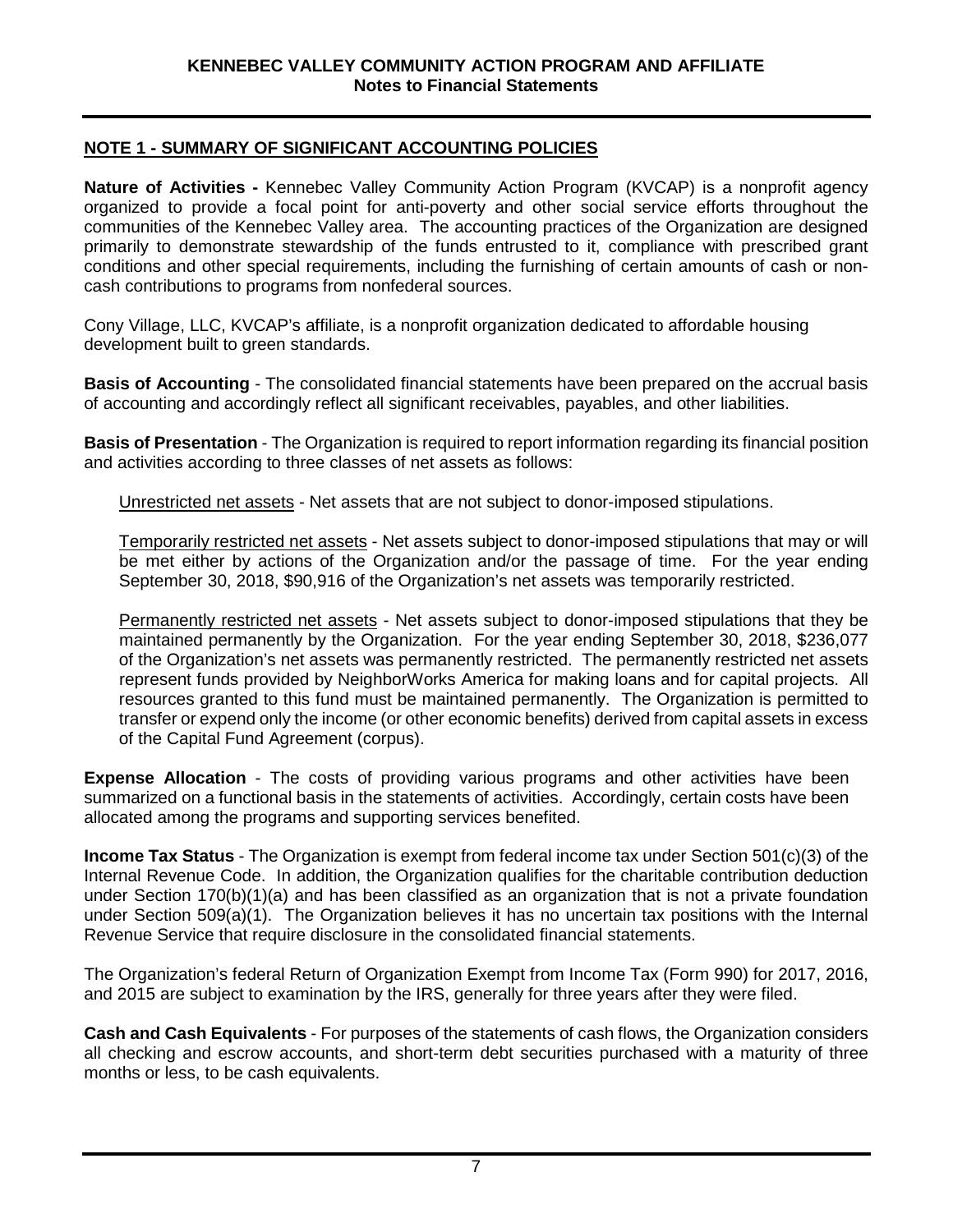# **NOTE 1 - SUMMARY OF SIGNIFICANT ACCOUNTING POLICIES, CONTINUED**

**Investments** - The Organization carries investments in marketable securities with readily determinable fair values at their fair values in the statements of financial position. Unrealized gains and losses are included in the change in net assets in the accompanying statements of activities. The Organization also has an investment in Cony Village, LLC, a housing project in Augusta, Maine, which is accounted for under the equity method of accounting in its consolidated financial statements; Cony Village, LLC was consolidated with the Organization during the year. It also has an investment in KVCAP Real Estate Development, Inc., a for-profit entity which began in 2012.

**Accounts and Grants Receivable** - Accounts and grants receivable consists primarily of revenue from various government grants and contracts. No allowance for uncollectible accounts has been established as all accounts receivable are believed to be collectible.

**Work in Process** – Work in process consists of expenditures on agency projects which have not been completed during the fiscal year. These will be either capitalized (building renovations) or sold (affordable housing development projects) at completion.

**Property and Equipment** - Property and equipment acquisitions with a unit cost of \$5,000 or more are recorded in unrestricted net assets. Assets acquired with grant funds have been reported to funding sources as being acquired with specific award funds and charged as expenditures to the source. These assets are separately identified so as to preclude charging subsequent awards for depreciation on those items. Depreciation is recorded on these assets ratably over estimated useful lives, which range from 20-40 years for buildings, 5-40 years for building renovations, 5-10 years for equipment, and 5-15 years for vehicles. Depreciation expense for grant-funded assets is presented only within "Agency services" and is not allocated as an expense among grant-funded program activities. Depreciation expense on funded assets totaled \$192,791 for the year ended September 30, 2018.

Other assets have been purchased with unrestricted funds and are being utilized in the various program activities. These are referred to as "unfunded assets." These assets are being depreciated ratably over their estimated useful lives, which range from 40 years for buildings, 5-40 years for building renovations, 5-10 years for equipment, and 5-15 years for vehicles. The related expense is charged directly to the program utilizing the asset or to the appropriate shared cost pool, which in turn is allocated among programs. Depreciation expense for unfunded assets totaled \$722,116 for the year ended September 30, 2018.

Depreciation expense for agency facilities totaled \$66,477 for the year ended September 30, 2018. These amounts are recognized as part of the space and occupancy expense line on the Statement of Functional Expenses.

Leased property and equipment under capital leases is being depreciated over the lives of the various leases, as described in the Capital Leases note.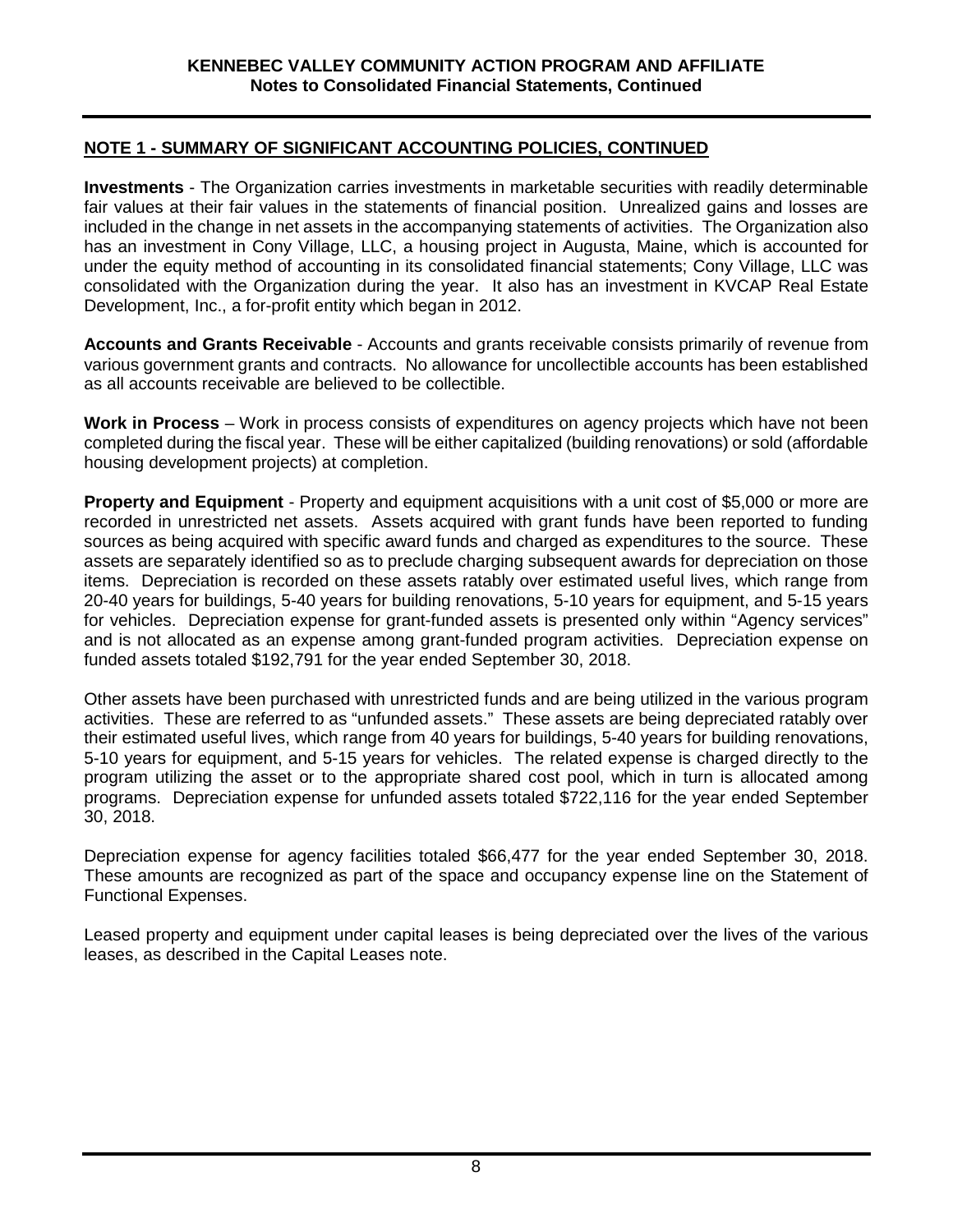# **NOTE 1 - SUMMARY OF SIGNIFICANT ACCOUNTING POLICIES, CONTINUED**

**Restricted and Unrestricted Revenue and Support -** Contributions received are recorded as unrestricted, temporarily restricted, or permanently restricted support, depending on the existence and/or nature of any donor restrictions.

Support that is unrestricted by the donor is reported as an increase in unrestricted net assets. All donorrestricted support is reported as an increase in temporarily or permanently restricted net assets, depending on the nature of the restriction. When a restriction expires (that is, when a stipulated time restriction ends or purpose restriction is accomplished) temporarily restricted net assets are classified to unrestricted net assets and reported in the statements of activities as net assets released from restriction.

NeighborWorks America provided no capital grants for the year ended September 30, 2018 for capital projects. Any such amounts are permanently restricted, although proceeds on the capital projects, or interest earned, over and above the corpus may be transferred to unrestricted net assets for furthering the Organization's mission. However, should the Organization become defunct, all remaining interest earnings, capital projects proceeds, and the capital projects portfolios representing the use of these funds will revert to NeighborWorks America.

**In-kind Contributions and Expenses** - Consulting services, space, and supplies used for program purposes are presented in the consolidated financial statements at estimated market value and recorded when received. In addition, many individuals volunteer their time and perform a variety of tasks that assist the Organization in its Child and Family Services programs. KVCAP received \$120,532 worth of non-professional volunteer services during the year ended September 30, 2018. These amounts are not included in the amount recognized in the financial statements at September 30, 2018.

**Deferred Revenue** - The Organization records unexpended grant awards that were received prior to yearend as deferred revenue until related services are performed, at which time they are recognized as revenue.

**Use of Estimates** - The preparation of consolidated financial statements in conformity with accounting principles generally accepted in the United States of America requires management to make estimates and assumptions that affect the reported amounts of assets and liabilities and disclosure of contingent assets and liabilities at the date of the consolidated financial statements and the reported amounts of revenues and expenses during the reporting period. Actual results could differ from those estimates.

## **Recent Accounting Pronouncements**

## *Revenue Recognition*

In May 2014, the Financial Accounting Standards Board (FASB) issued Accounting Standards Update (ASU) 2014-09, *Revenue from Contracts with Customers*, to clarify the principles for recognizing revenue and to develop a common revenue standard for U.S. GAAP and International Financial Reporting Standard (IFRS). The core principle of the guidance requires entities to recognize revenue to depict the transfer of promised goods or services to customers in an amount that reflects the consideration to which the entity expects to be entitled in exchange for those goods or services. The guidance is effective for all nonpublic entities' annual periods beginning after December 15, 2018. Management is currently evaluating the impact of adoption on its financial statements.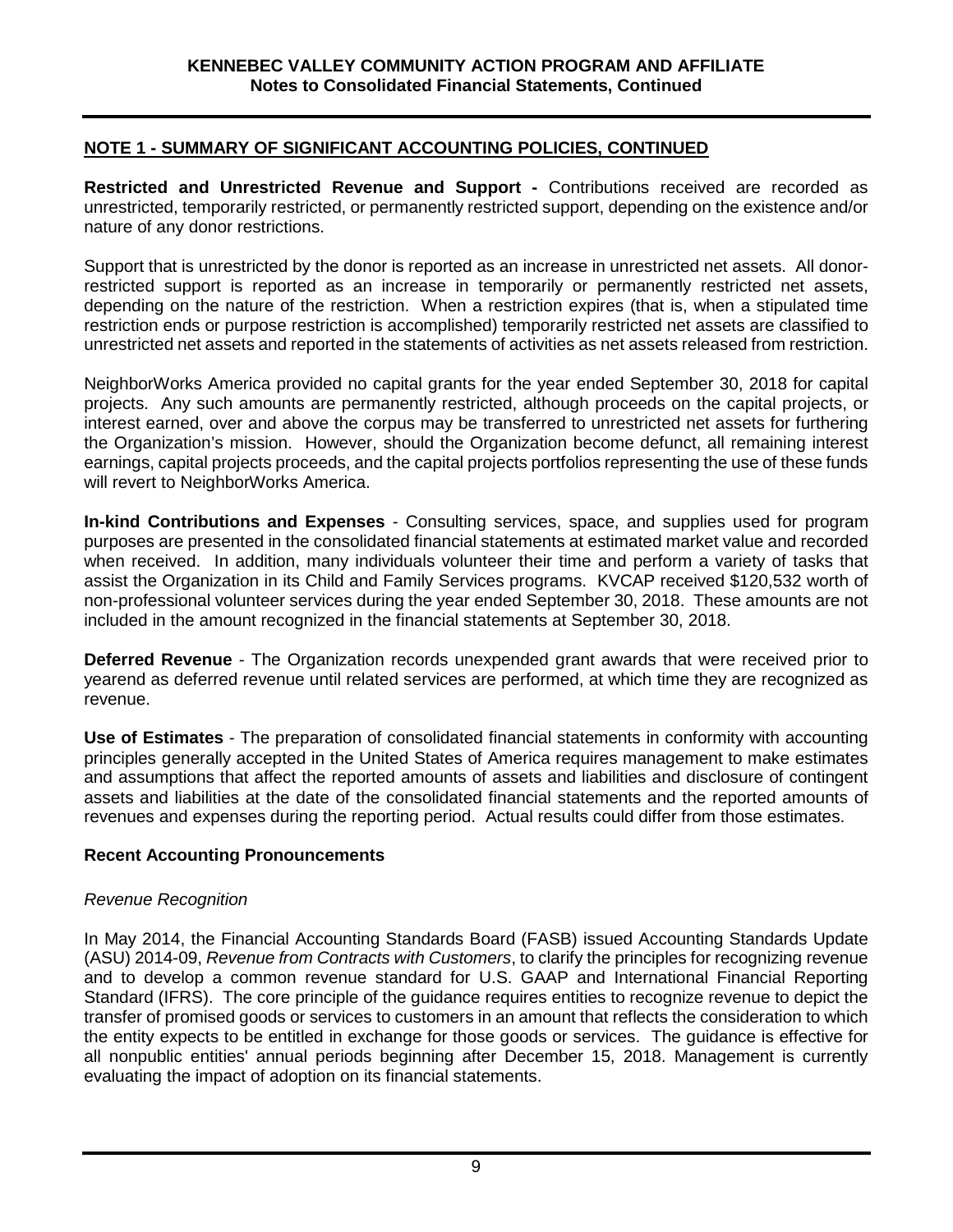# **NOTE 1 - SUMMARY OF SIGNIFICANT ACCOUNTING POLICIES, CONTINUED**

#### *Leases*

In February 2016, the FASB issued ASU 2016-02, *Leases*. This new standard will provide users of the financial statements a more accurate picture of the assets and the long-term financial obligations of companies that lease. The standard is for a dual-model approach; a lessee will account for most existing capital leases as Type A leases, and most existing operating leases as Type B leases. Both will be reported on the statement of financial position of the company for leases with a term exceeding 12 months. Lessors will see some changes, too, largely made to align with the revised lease model. For nonpublic companies, the new leasing standard will apply for fiscal years beginning after December 15, 2019. The standard requires retroactive application to previously issued financial statements for 2019 and 2018, if presented. Management is currently evaluating the impact of adoption on its financial statements.

## *Not-for-Profit Entities*

In August 2016, the FASB issued ASU 2016-14, *Not-for-Profit Entities: Presentation of Financial Statements of Not-for-Profit Entities*, to amend current reporting requirements to make several improvements including reducing complexities of information presented within Not-for-Profit financial statements. A main provision of this update is that a Not-for-Profit entity will report two classes of net assets (amounts for net assets with donor restrictions and net assets without donor restrictions), rather than the currently required three classes. The guidance is effective for annual periods beginning after December 15, 2017, with early application permitted. This standard requires retroactive application to previously issued financial statements for 2018 and 2017, if presented. Management is currently evaluating the impact of adoption on its consolidated financial statements.

## **NOTE 2 - DESCRIPTION OF PROGRAMS**

**Community Services –** This department is comprised of two divisions. The Community Initiative and Social Services division offers programming to first-time parents, provides support services to pregnant and parenting teens, operates an employment education program, participates in a program to prevent child abuse and neglect, operates a regional health navigator program, and maintains a walk-in teen center. The Transportation division has two components: operating public transit services in the Augusta, Waterville, and Skowhegan areas, and providing door-to-door transportation services through a network of volunteers for medical and social service appointments.

**Energy & Housing Services -** The Energy & Housing Services department provides home weatherization and other energy saving services in Kennebec, Somerset, Lincoln, and Sagadahoc Counties; as well as providing home energy and telephone assistance services, and operating home repair/loan programs. The department also provides a comprehensive home buyer education course, individual pre- and post-purchase counseling services, foreclosure prevention counseling, credit counseling, and develops homeownership opportunities through new construction and purchase/rehab activities.

**Child & Family Services -** The Child & Family Services department operates Head Start and Early Head Start programs throughout northern Kennebec and all of Somerset Counties, provides high-quality childcare services to families with children ages 6 weeks to 5 years old, and offers comprehensive Head Start and child care services. All services are provided through partnerships with area school districts, home care providers, other non-profits, and Educare Central Maine in order to reach the most children in the Organization's service area.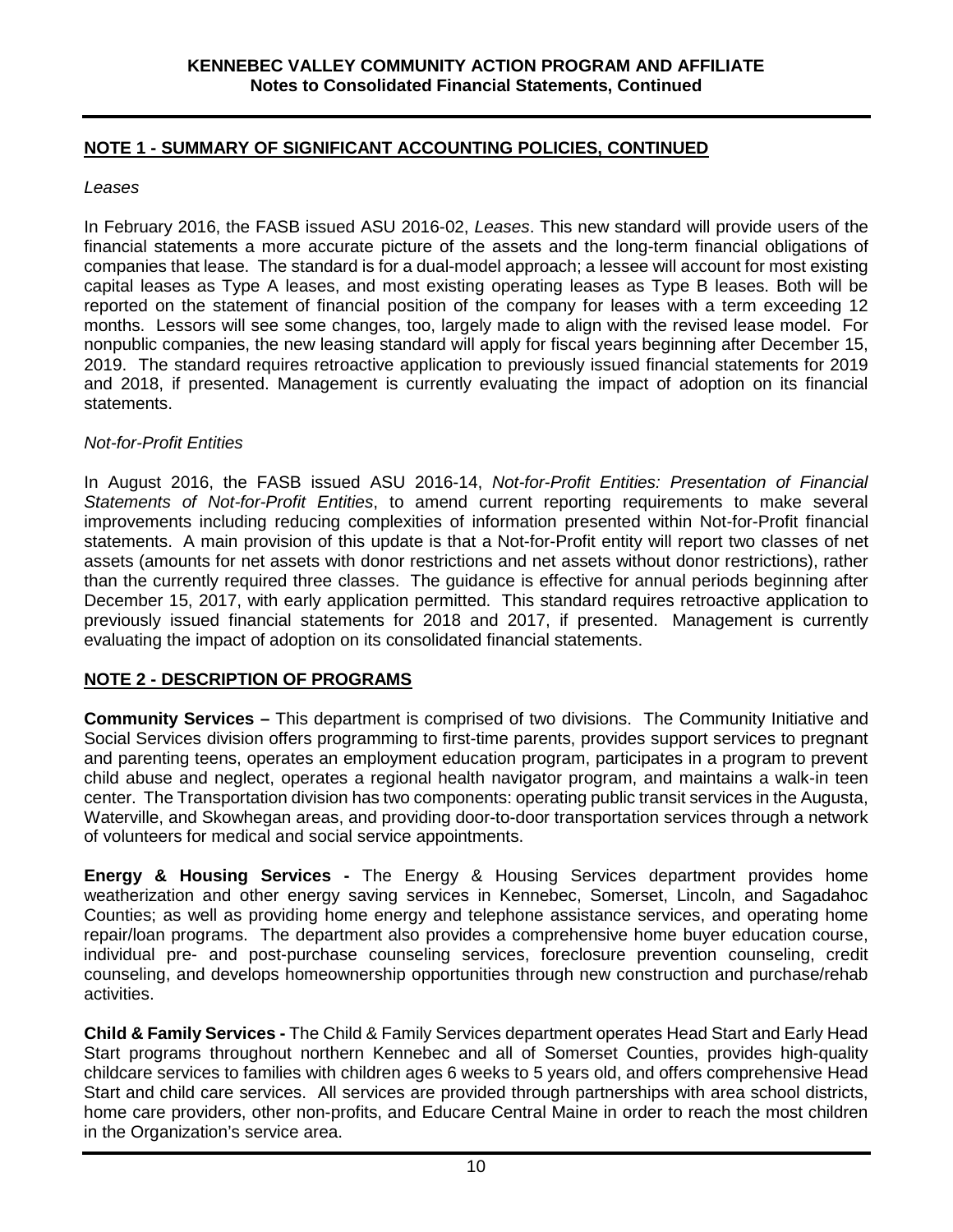## **NOTE 2 - DESCRIPTION OF PROGRAMS, CONTINUED**

**Agency Services -** The Agency Services department offers programs designed to increase the operations and efficiency of the Organization in regards to providing all other program services.

**Cony Village, LLC -** Cony Village, LLC offers efficient, low-maintenance home ownership opportunities for low and mixed-income families in the capital area.

#### **NOTE 3 - CONCENTRATIONS OF CREDIT RISK ARISING FROM CASH DEPOSITS IN EXCESS OF INSURED LIMITS**

The Organization maintains their cash balances consisting of checking accounts and savings accounts in financial institutions located in Maine, with the exception of a reserve account established at the close of a New Market Tax Credit transaction for Educare Central Maine programming and operations and held at the investor bank's facility in Minnesota. The Federal Deposit Insurance Corporation insures balances up to \$250,000 for all accounts. In addition, one bank has entered into an agreement with the Organization, which provides a collateralized perfected interest in certain securities held by the bank for the checking account balances. As of September 30, 2018, the Organization's cash balances were either insured by federal depository agencies or within the bank's collateralized agreement.

## **NOTE 4 - INVESTMENTS**

Marketable investments are stated at fair value and consist of the following:

|                            | 2018   |
|----------------------------|--------|
| Common and preferred stock | 37,248 |

Investment return for KVCAP on the above stocks and bonds is summarized as follows:

|                  | 2018  |
|------------------|-------|
| Unrealized gains | 2,219 |

The investment in KVCAP Real Estate Development, Inc., which KVCAP has a 100% interest, totaled \$1,000 at September 30, 2018.

## **NOTE 5 - LOANS RECEIVABLE**

KVCAP receives funds under housing programs where funds are loaned to qualified low-income individuals. Repayments of loans are returned to the revolving fund to allow for additional loans. The loans receivable totaled \$10,948 at September 30, 2018. No allowance is considered necessary as management feels all amounts will be collected.

KVCAP also receives grant funds from the Maine State Housing Authority, Federal Home Loan Bank, and other funding sources to lend to qualified low-income individuals. These loans are not required to be repaid unless certain provisions of the agreements are not met or followed over a pre-determined amount of time. The time constraints range from 5-20 years depending on the note and the funding source. The amount of these loans receivable totaled \$398,750, less a \$302,803 reserve for uncollectible loans at September 30, 2018.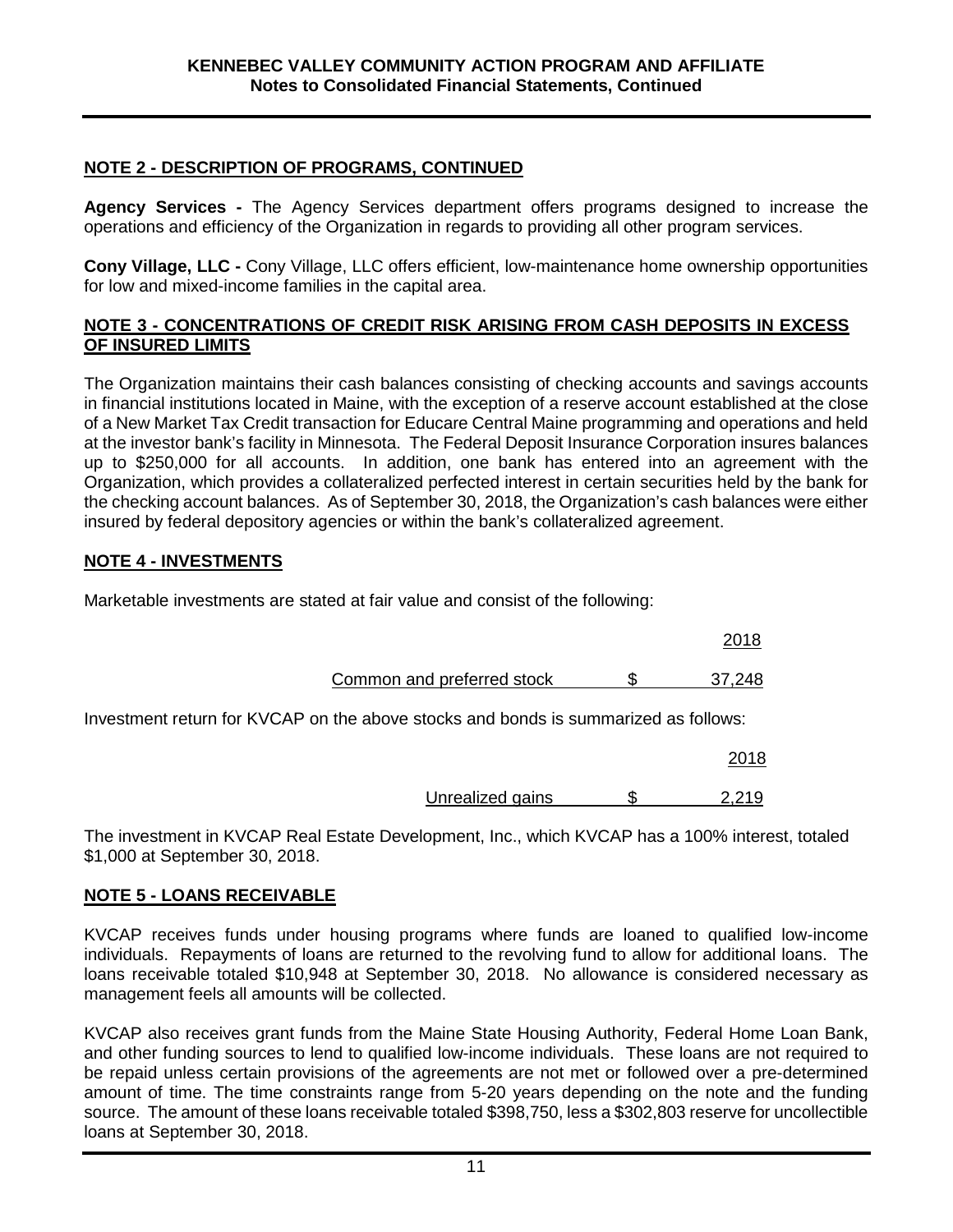## **NOTE 5 - LOANS RECEIVABLE, CONTINUED**

KVCAP served as the developer for the Gerald Senior Residence project in Fairfield, Maine. At the time of closing, there were certain obligations that were not funded due to the cash flow of the project. KVCAP signed three promissory notes with Gerald Hotel Associates LP to provide funding for these obligations. Payment is due as funding becomes available. The amount of these loan receivables totaled \$14,999 at September 30, 2018.

#### **NOTE 6 - LINES OF CREDIT**

At September 30, 2018, the Organization had the following lines of credit available for use:

Working capital line of credit agreement with a bank in the amount of \$500,000. Advances are payable on demand including interest at the base borrowing rate, as the Highest Prime rate as quoted in the Wall Street Journal and are unsecured. The line of credit agreement expires April 1, 2020, and it can be renewed. There were no outstanding balances on this line of credit at September 30, 2018

Housing guidance line(s) of credit with a bank in the amount of \$500,000. The guidance line permits advances to be used exclusively for the purchase of real estate of which the bank will hold the first mortgage. Advances to purchase real estate will not exceed 80% of the appraised value. The line of credit expires July 31, 2019, and it can be renewed. The outstanding balance on this line of credit at September 30, 2018 was \$110,400.

#### **NOTE 7 - LONG-TERM DEBT**

At September 30 2018, long-term debt consisted of the following:

| \$300,000 note payable to Skowhegan Savings Bank, payable in monthly<br>installments of \$2,156 including interest at 7.75% through<br>October, 2018, secured by the Boulette Building in          |           |
|----------------------------------------------------------------------------------------------------------------------------------------------------------------------------------------------------|-----------|
| Skowhegan, Maine.                                                                                                                                                                                  | \$124,203 |
| \$85,170 note payable to Kennebec Savings Bank, payable in monthly<br>installments of \$1,568 including interest at a fixed rate of 3.99%<br>through November 9, 2020, secured by agency vehicles. | 55,889    |
|                                                                                                                                                                                                    |           |
| \$94,210 note payable to Kennebec Savings Bank, payable in monthly<br>installments of \$1,735 including interest at a fixed rate of 3.99%                                                          |           |
| through November 21, 2020, secured by agency vehicles.                                                                                                                                             | 61,803    |
| \$80,000 note payable to Kennebec Savings Bank, payable in monthly<br>installments of \$1,835 including interest at a fixed rate of 6.00%                                                          |           |
| through March 30, 2022, secured by agency vehicles.                                                                                                                                                | 70,831    |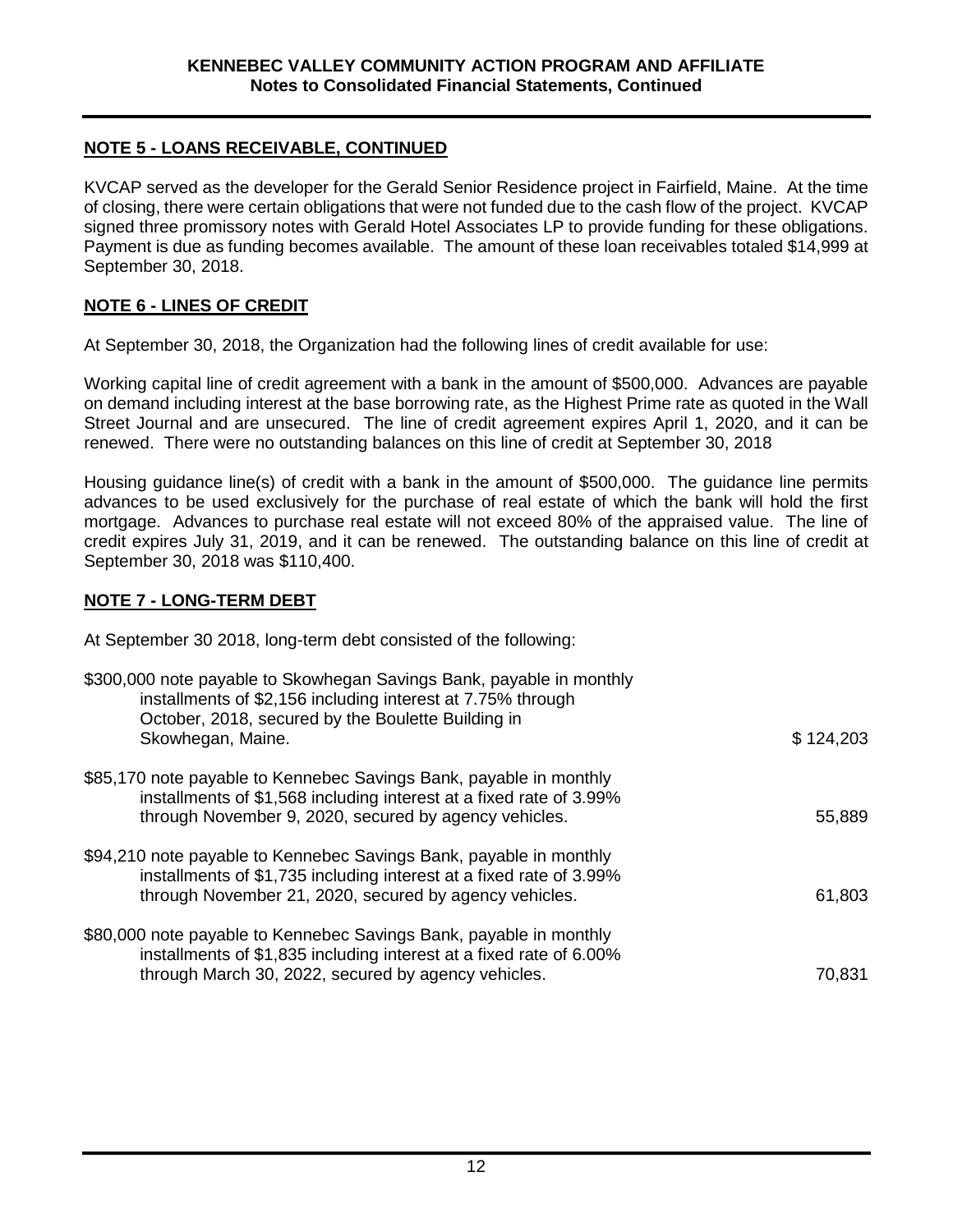# **NOTE 7 - LONG-TERM DEBT, CONTINUED**

| \$300,000 note payable to Kennebec Savings Bank, payable in monthly<br>installments of interest only for the first 12 months at a fixed<br>rate of 4.79%. On October 6, 2018, the note will be payable<br>in monthly installments of \$3,151 including interest at a fixed<br>rate of 4.79%. On October 6, 2023, the note will be payable<br>in monthly installments of \$3,167 including interest based on<br>Wall Street Journal Prime + 0.75% and may change annually<br>through September 6, 2028, secured by instrument on the<br>property located at 101 Water Street, Waterville, Maine and<br>97 Water Street, Waterville, Maine. | 300,000              |
|-------------------------------------------------------------------------------------------------------------------------------------------------------------------------------------------------------------------------------------------------------------------------------------------------------------------------------------------------------------------------------------------------------------------------------------------------------------------------------------------------------------------------------------------------------------------------------------------------------------------------------------------|----------------------|
| \$60,000 note payable to Kennebec Savings Bank, payable in monthly<br>installments of \$1,132 including interest at a fixed rate of 4.99%<br>through September 6, 2022, secured by agency copiers.                                                                                                                                                                                                                                                                                                                                                                                                                                        | 49,164               |
| \$1,000,000 note payable to Kennebec Savings Bank, payable in semi-annual<br>Payments of principal to coincide with the receipt of real estate tax<br>payments including interest at a fixed rate of 6.00% through<br>March 31, 2038, secured by real estate.                                                                                                                                                                                                                                                                                                                                                                             | 166,352              |
| \$954,000 note payable to Kennebec Savings Bank, with interest only<br>installments at a fixed rate of 4.50%. The terms require principal<br>payments in any year that the balance per the original amortization<br>schedule falls below the current balance through July 21, 2027,<br>secured by real estate.                                                                                                                                                                                                                                                                                                                            | 309,416              |
| \$165,000 note payable to Maine State Housing Authority, with no payments<br>or interest due. Forgivable as of the date that the Affordable<br>Homeownership Units in the development have been sold in accordance<br>with the terms through September 6, 2022, secured by real estate.                                                                                                                                                                                                                                                                                                                                                   | 150,000              |
| Less current portion                                                                                                                                                                                                                                                                                                                                                                                                                                                                                                                                                                                                                      | 1,287,658<br>218,198 |
| Long-term debt                                                                                                                                                                                                                                                                                                                                                                                                                                                                                                                                                                                                                            | 1,069,460            |
| Maturities on long-term debt are as follows:                                                                                                                                                                                                                                                                                                                                                                                                                                                                                                                                                                                              |                      |
| Fiscal year<br>\$<br>218,198<br>2019                                                                                                                                                                                                                                                                                                                                                                                                                                                                                                                                                                                                      |                      |

| Total             | 1,287,658 |
|-------------------|-----------|
| <b>Thereafter</b> | 683,520   |
| 2023              | 88,538    |
| 2022              | 87,813    |
| 2021              | 110,358   |
| 2020              | 99,231    |
| 2019              | 218,198   |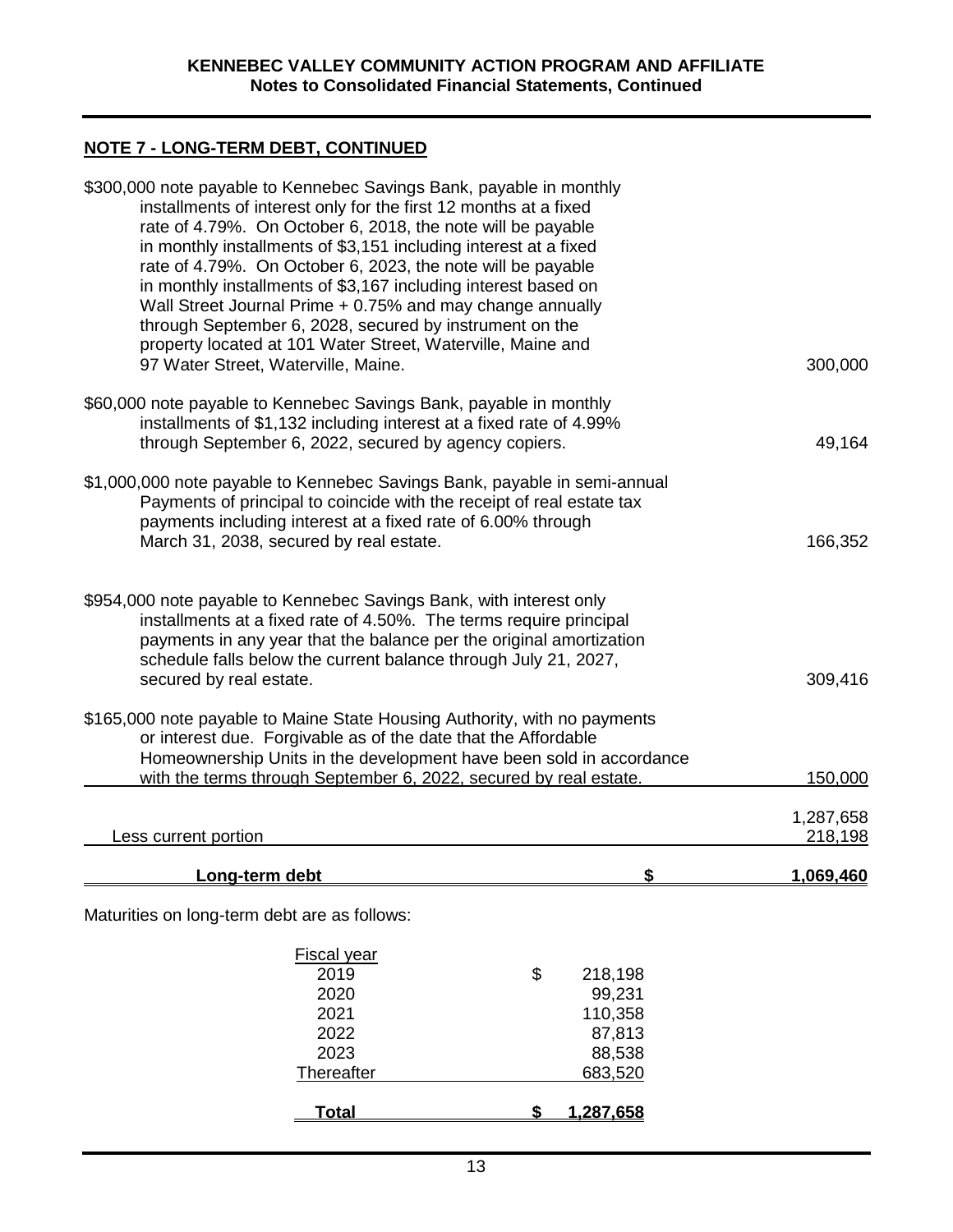#### **NOTE 9 - OPERATING LEASES**

The Organization has noncancelable operating leases for space and equipment that are scheduled to expire at various dates through November 30, 2028. The space leases can be extended beyond the initial term upon mutual agreement of the parties. Rental expenses for those leases were \$35,081 for the year ended September 30, 2018.

Future minimum lease payments under operating leases that have remaining terms in excess of one year beyond September 30, 2018, are:

| Total       | 228,432      |
|-------------|--------------|
| Thereafter  | 46,166       |
| 2023        | 17,466       |
| 2022        | 41,438       |
| 2021        | 40,762       |
| 2020        | 40,112       |
| 2019        | \$<br>42,488 |
| Fiscal year |              |

## **NOTE 10 - CAPITAL LEASES**

The Organization entered into a capital lease for equipment (postage machine) during the year ended September 30, 2013. The economic substance of the lease is that the Organization is financing the acquisition of the asset through the lease, and, accordingly, it is recorded in the Organization's assets and liabilities. Future obligations under this lease totaled \$13 as of September 30, 2018.

#### **NOTE 11 - RETIREMENT PLAN**

The Organization sponsors a defined contribution plan covering all eligible employees. If an employee does not contribute to the plan, the Organization contributes 2% of the employee's compensation to the Plan. If an employee contributes at least 1% of their compensation, the Organization will match 3% of the employee's compensation. Contributions are determined as a percentage of each employee's salary and amounted to \$271,159 year ended September 30, 2018.

#### **NOTE 12 - RESTRICTIONS ON NET ASSETS**

Temporarily restricted net assets consist of the following revolving loan funds:

|                                                             |     | 2018          |
|-------------------------------------------------------------|-----|---------------|
| MSHA housing preservation<br>revolving loan fund            | \$  | <u>90,916</u> |
| Permanently restricted net assets consist of the following: |     | 2018          |
| NeighborWorks America Loan/Capital Funds                    | -SS | 236.077       |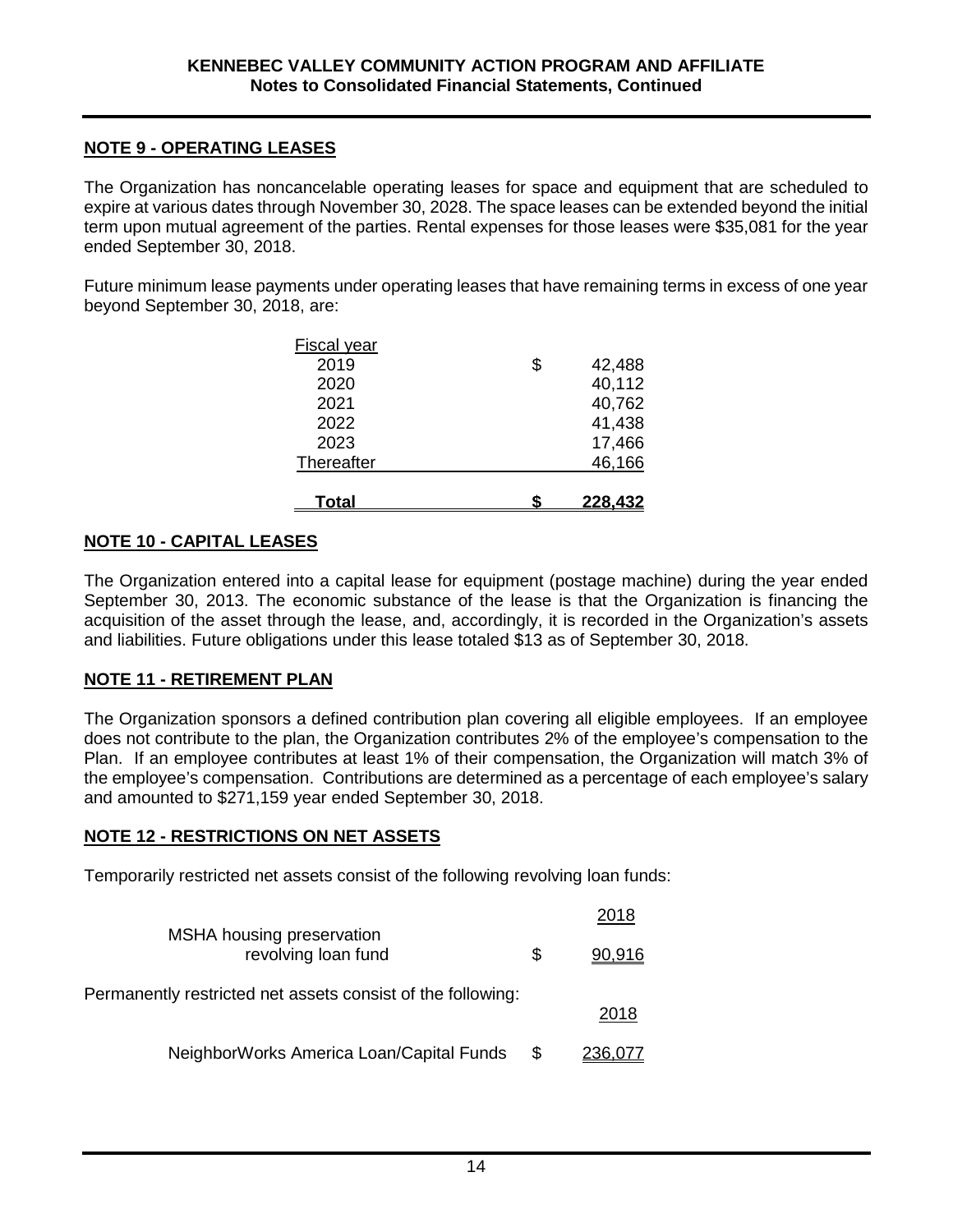# **NOTE 13 - CONCENTRATION IN REVENUE**

Of the revenues received by the Organization in fiscal year 2018, approximately 73% were from state and federal funded grants, contracts, and fee agreements. Changes in reimbursement methods or reductions in available funds could adversely affect operations if alternative funding sources are not readily available.

# **NOTE 14 - COMMITMENTS AND CONTINGENCIES/ SUBSEQUENT EVENTS**

The Organization receives grants and fees from federal and state grantor agencies, which are subject to audit by the granting agency. If instances of non-compliance are found, those audits could result in adjustments to settlements and requests for funds to be returned. As of this date it is not possible to determine liabilities, if any, that may arise from future audits and as such Management has not recorded any provisions in the consolidated financial statements.

The Organization maintains a self-insured health benefits plan, which provides medical benefits to employees electing coverage under the plan. The Company maintains a reserve for incurred, but not reported medical claims and claim development. The reserve is an estimate based on historical experience and other assumptions, some of which are subjective. The Company will adjust its selfinsured medical benefits reserve as the Company's loss experience changes due to medical inflation, changes in the number of plan participants and employee base.

In October 2017, notification was received from the Maine Human Rights Commission indicating that a complaint had been filed against the organization alleging discrimination under the Maine Human Rights Act due to a physical disability on the basis of public accommodation and/or employment discrimination. The complaint was filed by a former employee. Counsel has been engaged to address this matter, and a motion to dismiss the claim was filed on December 2017. The former employee's legal counsel has been unresponsive. The Organization's management, in consultation with its legal counsel, views this as a nuisance claim with a low probability of significant loss. Therefore, no provision has been made for any potential liability related to this matter. In the event of an unfavorable outcome, the Organization carries sufficient insurance coverage to cover any potential loss.

Subsequent events were evaluated through the date of this report, which is the date the consolidated financial statements were available to be issued, and no events occurred other than those disclosed elsewhere in the notes to the consolidated financial statements.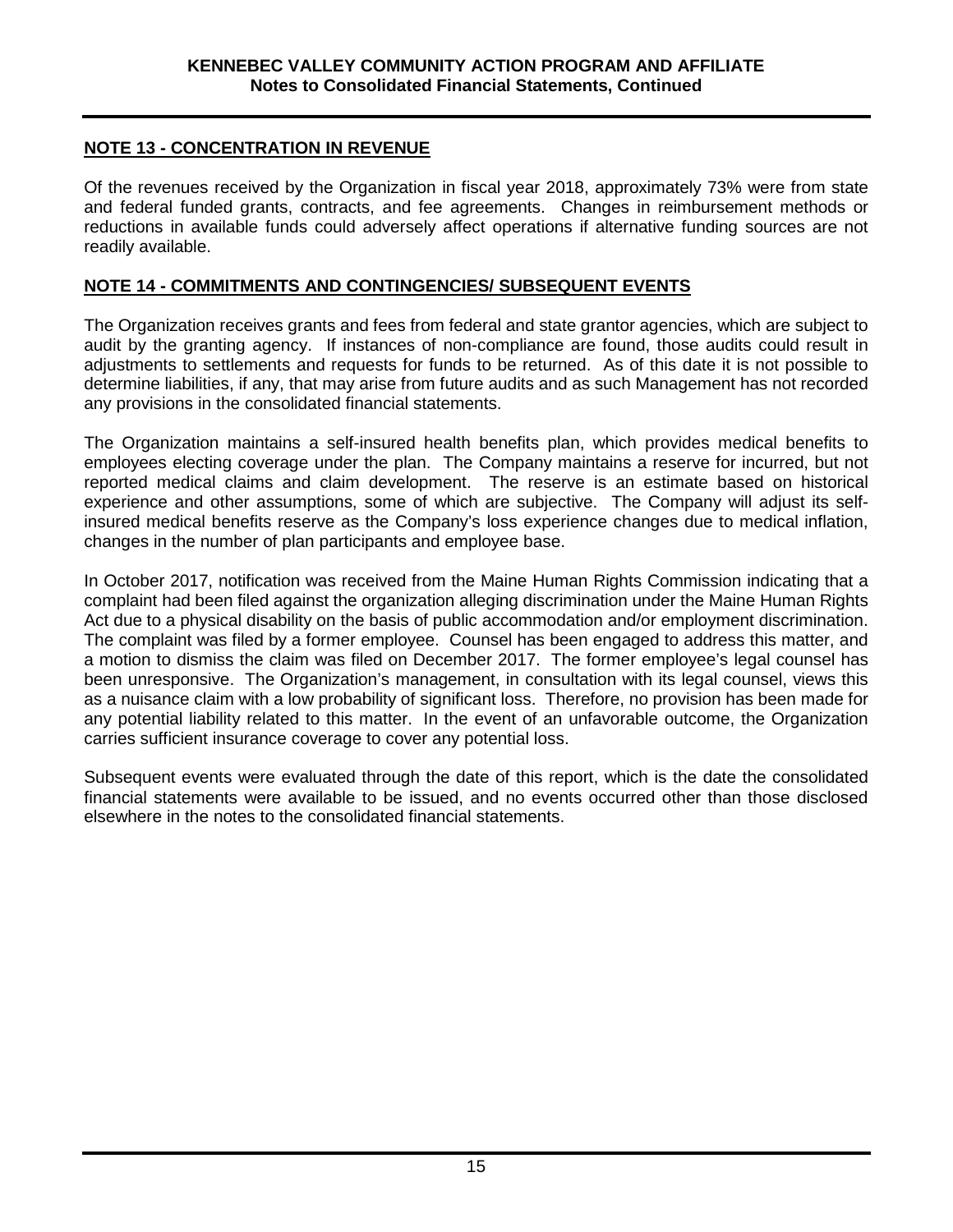#### **KENNEBEC VALLEY COMMUNITY ACTION PROGRAM AND AFFILIATE Consolidating Statement of Financial Position**

**September 30, 2018**

|                                                   | <b>KVCAP</b>      | <b>Eliminations</b> | Total          |                      |
|---------------------------------------------------|-------------------|---------------------|----------------|----------------------|
|                                                   |                   | Village, LLC        |                |                      |
| <b>ASSETS</b>                                     |                   |                     |                |                      |
| Current assets:                                   |                   |                     |                |                      |
| Cash and cash equivalents                         | \$<br>1,628,294   | 9,163               |                | 1,637,457            |
| Accounts and grants receivable                    | 2,306,244         |                     |                | 2,306,244            |
| Current portion of loans receivable, net          | 1,422             |                     |                | 1,422                |
| Current portion of prepaid expenses               | 162,940           |                     |                | 162,940              |
| Total current assets                              | 4,098,900         | 9,163               |                | 4,108,063            |
| Property and equipment:                           |                   |                     |                |                      |
| Land                                              | 57,100            | 127,091             |                | 184,191              |
| Buildings and improvements                        | 2,578,629         |                     |                | 2,578,629            |
| Equipment and fixtures                            | 724,006           |                     |                | 724,006              |
| Vehicles                                          | 2,096,553         |                     |                | 2,096,553            |
| Total property and equipment                      | 5,456,288         | 127,091             | $\blacksquare$ | 5,583,379            |
| Less: Accumulated depreciation                    | (2,981,426)       |                     | $\blacksquare$ | (2,981,426)          |
| Net property and equipment                        | 2,474,862         | 127,091             | $\blacksquare$ | 2,601,953            |
| Other assets:                                     |                   |                     |                |                      |
| Work in progress                                  | 464,271           | 958,877             |                | 1,423,148            |
| Investments                                       | 528,933           | $\overline{a}$      | (490, 685)     | 38,248               |
| Loans receivable, net of current portion          | 120,472           | 30,000              |                | 150,472              |
| Total other assets                                | 1,113,676         | 988,877             | (490, 685)     | 1,611,868            |
| <b>Total assets</b>                               | \$<br>7,687,438   | 1,125,131           | (490, 685)     | 8,321,884            |
| <b>LIABILITIES AND NET ASSETS</b>                 |                   |                     |                |                      |
| <b>Current liabilities:</b>                       |                   |                     |                |                      |
| Current portion of long-term debt                 | 214,181           | 4,017               |                | 218,198              |
| Current portion of obligation under capital lease | 13                |                     |                | 13                   |
| Line of credit                                    | 110,400           |                     |                | 110,400              |
| Accounts payable                                  | 833,704           | 8,678               |                | 842,382              |
| Accrued expenses                                  | 1,558,622         |                     |                | 1,558,622            |
| Reserves                                          | 161,810           |                     |                | 161,810              |
| Deferred revenue                                  | 1,622,069         |                     |                | 1,622,069            |
| Total current liabilities                         | 4,500,799         | 12,695              | $\blacksquare$ | 4,513,494            |
| Non-current liabilities:                          |                   |                     |                |                      |
| Long-term debt, net of current portion            | 447,709           | 621,751             |                | 1,069,460            |
| Total non-current liabilities                     | 447,709           | 621,751             |                | 1,069,460            |
| <b>Total liabilities</b>                          | 4,948,508         | 634,446             | $\blacksquare$ | 5,582,954            |
|                                                   |                   |                     |                |                      |
| Net assets:<br>Unrestricted                       |                   |                     | (490, 685)     |                      |
|                                                   | 2,411,937         | 490,685             |                | 2,411,937            |
| Temporarily restricted<br>Permanently restricted  | 90,916<br>236,077 |                     |                | 90,916               |
| Total net assets                                  | 2,738,930         | 490,685             | (490, 685)     | 236,077<br>2,738,930 |
|                                                   |                   |                     |                |                      |
| <b>Total liabilities and net assets</b>           | \$<br>7,687,438   | 1,125,131           | (490, 685)     | 8,321,884            |

*See auditors' report.*

**Schedule 1**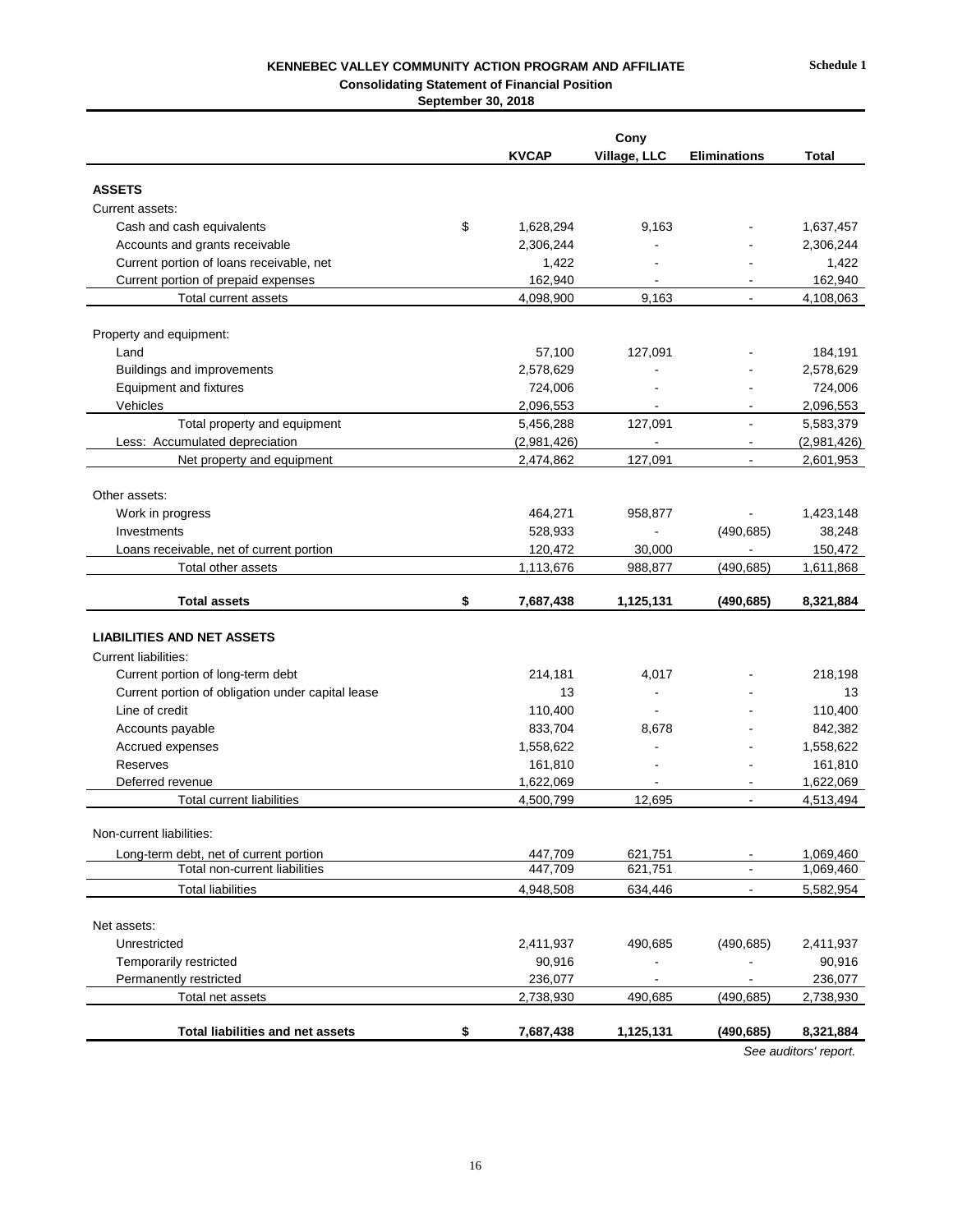#### **KENNEBEC VALLEY COMMUNITY ACTION PROGRAM AND AFFILIATE Consolidating Statement of Activities Year ended September 30, 2018**

|                                          | <b>KVCAP</b>     | Cony<br>Village, LLC | <b>Eliminations</b> | <b>Total</b>                      |
|------------------------------------------|------------------|----------------------|---------------------|-----------------------------------|
| Revenues, gains, and other support:      |                  |                      |                     |                                   |
| Grants and contracts                     | \$<br>14,860,195 | 31,038               |                     | 14,891,233                        |
| Program revenue                          | 10,240,614       |                      |                     | 10,240,614                        |
| Other revenue                            | 3,234,102        | 60,300               | 51,595              | 3,345,997                         |
| In-kind                                  | 837,793          |                      |                     | 837,793                           |
| Contribution from related entity         |                  | 10,000               | (10,000)            |                                   |
| Total revenues, gains, and other support | 29,172,704       | 101,338              | 41,595              | 29,315,637                        |
|                                          |                  |                      |                     |                                   |
| Expenses:                                |                  |                      |                     |                                   |
| Program services:                        |                  |                      |                     |                                   |
| Community services                       | 11,571,016       |                      |                     | 11,571,016                        |
| Energy services                          | 3,882,107        |                      |                     | 3,882,107                         |
| Child & family services                  | 8,747,797        |                      |                     | 8,747,797                         |
| Agency services                          | 2,414,002        |                      |                     | 2,414,002                         |
| Cony Village                             |                  | 142,933              |                     | 142,933                           |
| Total program expenses                   | 26,614,922       | 142,933              |                     | 26,757,855                        |
| Supporting services:                     |                  |                      |                     |                                   |
| Management & general                     | 1,973,415        |                      |                     | 1,973,415                         |
| Fundraising                              | 12,692           |                      |                     | 12,692                            |
| Total supporting services                | 1,986,107        | $\sim$               |                     | 1,986,107                         |
| Total expenses                           | 28,601,029       | 142,933              |                     | 28,743,962                        |
|                                          |                  |                      |                     |                                   |
| Change in net assets                     | 571,675          | (41, 595)            | 41,595              | 571,675                           |
| Net assets, beginning of year            | 2,167,255        | 532,280              | (532, 280)          | 2,167,255                         |
| Net assets, end of year                  | \$<br>2,738,930  | 490,685              | (490, 685)          | 2,738,930<br>Con ouditoral ronard |

*See auditors' report.*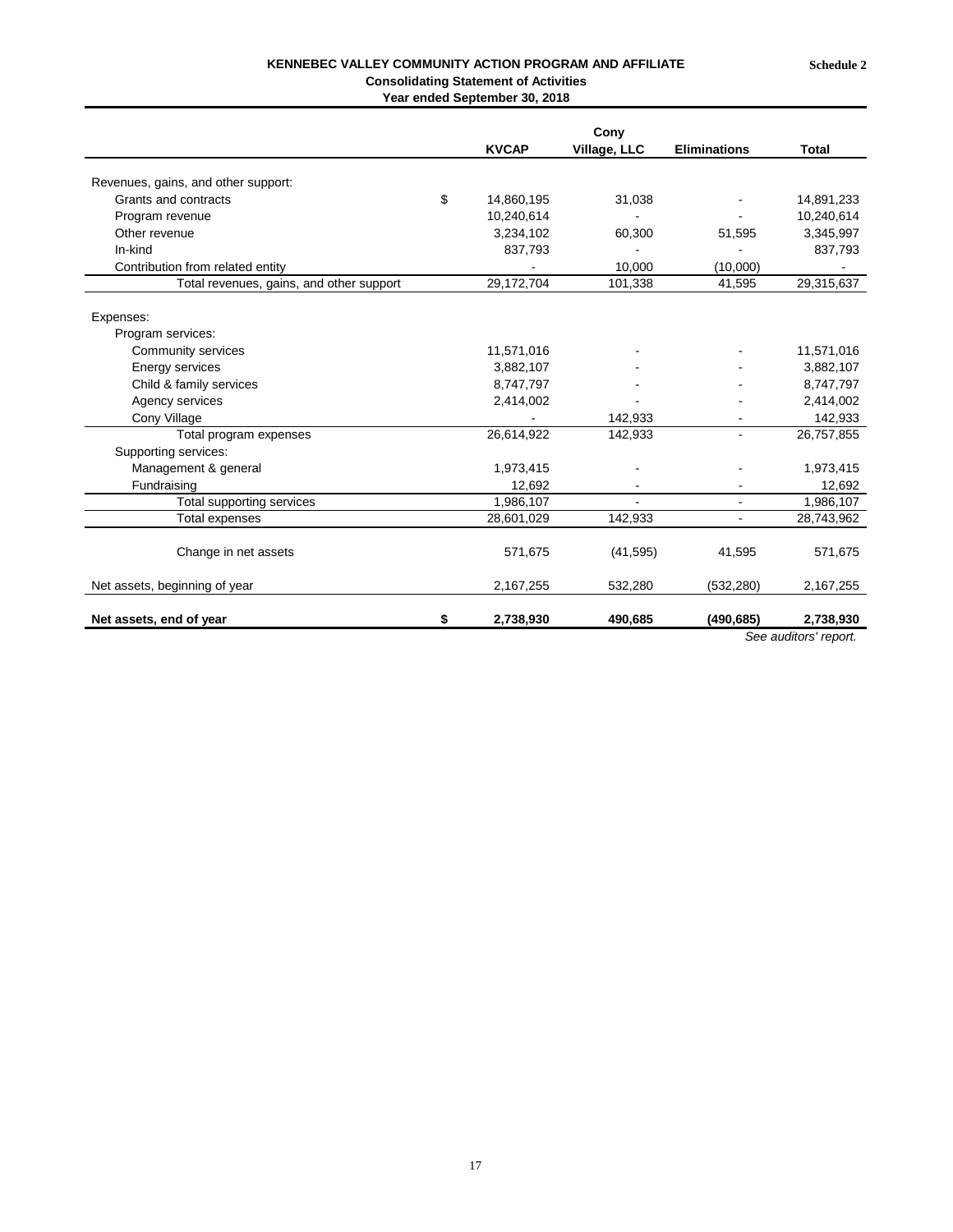#### **KENNEBEC VALLEY COMMUNITY ACTION PROGRAM AND AFFILIATE Consolidating Statement of Functional Expenses Year ended September 30, 2018**

|                                           |    | <b>Program Services</b>   |                                             |                                           |                          |                          |                      | <b>Supporting Services</b> |                          |                            |                          |                       |
|-------------------------------------------|----|---------------------------|---------------------------------------------|-------------------------------------------|--------------------------|--------------------------|----------------------|----------------------------|--------------------------|----------------------------|--------------------------|-----------------------|
|                                           |    | <b>KVCAP</b><br>Community | <b>KVCAP</b><br><b>Energy &amp; Housing</b> | <b>KVCAP</b><br><b>Child &amp; Family</b> | <b>KVCAP</b><br>Agency   | Cony                     | <b>Total Program</b> | Management<br>and          |                          | <b>Total</b><br>supporting |                          |                       |
|                                           |    | services                  | services                                    | services                                  | services                 | Village, LLC             |                      | general                    | <b>Fundraising</b>       | services                   | <b>Eliminations</b>      | Total                 |
| Personnel                                 | \$ | 3.227.133                 | 880.259                                     | 4.461.677                                 | 34.911                   | $\overline{\phantom{a}}$ | 8,603,980            | 1.181.080                  | 4.934                    | .186.014                   | $\overline{\phantom{a}}$ | 9,789,994             |
| Payroll taxes and employee benefits       |    | 953,238                   | 298,070                                     | 1,452,926                                 | 2,633                    | $\overline{a}$           | 2,706,867            | 267,751                    | 1,148                    | 268,899                    | $\overline{\phantom{a}}$ | 2,975,766             |
| Staff development                         |    | 10,200                    | 19,659                                      | 86,023                                    | 476                      | $\overline{\phantom{a}}$ | 116,358              | 30,840                     | 95                       | 30,935                     | $\overline{\phantom{a}}$ | 147,293               |
| Travel                                    |    | 77,494                    | 29,737                                      | 109,109                                   | 500                      | $\overline{\phantom{a}}$ | 216,840              | 34,284                     | 57                       | 34,341                     | $\overline{\phantom{a}}$ | 251,181               |
| Direct client assistance - common carrier |    | 1,932,529                 |                                             |                                           | $\overline{\phantom{a}}$ | $\overline{\phantom{a}}$ | 1,932,529            |                            |                          |                            | $\overline{\phantom{a}}$ | 1,932,529             |
| Direct client assistance - other          |    | 3,773,509                 | 25,212                                      | 21.640                                    | $\overline{\phantom{a}}$ | $\overline{\phantom{a}}$ | 3,820,361            |                            |                          |                            | $\overline{\phantom{a}}$ | 3,820,361             |
| Office costs                              |    | 39,543                    | 20,661                                      | 35.401                                    |                          | $\overline{\phantom{a}}$ | 95,606               | 96,876                     | 521                      | 97.397                     | $\overline{\phantom{a}}$ | 193,003               |
| Insurance                                 |    | 6,872                     | 5,879                                       | 13,758                                    | 1.370                    | 1,135                    | 29,014               | 43,434                     | $\overline{\phantom{a}}$ | 43.434                     | $\overline{\phantom{a}}$ | 72,448                |
| Telecommunications                        |    | 101,115                   | 21,676                                      | 55.419                                    | 502                      |                          | 178,712              | 18,387                     | $\overline{\phantom{a}}$ | 18,387                     | $\overline{\phantom{a}}$ | 197,099               |
| Space and occupancy                       |    | 60,659                    | 48,966                                      | 114,393                                   | 17.345                   | 195                      | 241,558              |                            | $\overline{\phantom{a}}$ |                            | $\overline{\phantom{a}}$ | 241,558               |
| Space and occupancy - in-kind             |    |                           |                                             | 794,216                                   | $\overline{\phantom{a}}$ | $\overline{\phantom{a}}$ | 794,216              |                            |                          |                            | $\overline{\phantom{a}}$ | 794,216               |
| Contract services                         |    | 199,759                   | 1,017,932                                   | 907,800                                   | 19.731                   | 7,219                    | 2,152,441            | 161,907                    | $\overline{\phantom{a}}$ | 161,907                    | $\overline{\phantom{a}}$ | 2,314,348             |
| Contract services - in-kind               |    |                           |                                             | 27.423                                    | $\overline{\phantom{a}}$ | $\overline{\phantom{a}}$ | 27.423               |                            | $\overline{\phantom{0}}$ |                            | $\overline{\phantom{a}}$ | 27,423                |
| Vehicle                                   |    | 831,464                   | 17,842                                      | 1,303                                     | (8)                      |                          | 850,601              |                            | $\overline{\phantom{a}}$ |                            | $\overline{\phantom{a}}$ | 850,601               |
| Housing property costs                    |    | 5,640                     | 1,381,561                                   | 1.736                                     | 862                      | 7,139                    | 1,396,938            | 1,196                      | $\overline{\phantom{a}}$ | 1,196                      | $\overline{\phantom{a}}$ | 1,398,134             |
| Material & supplies                       |    | 58,308                    | 28,752                                      | 266,170                                   | $\overline{\phantom{a}}$ | $\overline{\phantom{a}}$ | 353,230              | 39,399                     | 735                      | 40,134                     | $\overline{\phantom{a}}$ | 393,364               |
| Material & supplies - in-kind             |    |                           |                                             | 16.154                                    | $\overline{\phantom{a}}$ | $\overline{\phantom{a}}$ | 16,154               |                            |                          |                            | $\overline{\phantom{a}}$ | 16,154                |
| Administration                            |    | 12,218                    | 3.261                                       | 17.219                                    | 651                      | 653                      | 34,002               |                            | 19                       | 19                         | $\overline{\phantom{a}}$ | 34,021                |
| Interest                                  |    | 19,978                    | 9,538                                       | 246,295                                   | 3.029                    | 24,491                   | 303,331              | 479                        |                          | 479                        | $\overline{\phantom{a}}$ | 303,810               |
| Depreciation                              |    | 131,671                   | 39,791                                      | 34,228                                    | 749,404                  | $\overline{\phantom{a}}$ | 955,094              | 26,290                     | $\overline{\phantom{a}}$ | 26,290                     | $\overline{\phantom{a}}$ | 981,384               |
| Provision for bad debts/loan losses       |    |                           |                                             | 443                                       | 74,188                   |                          | 74,631               |                            |                          |                            | ٠                        | 74,631                |
| Other                                     |    | 129,686                   | 33,311                                      | 84,464                                    | .508.407                 | 102.101                  | 1,857,969            | 71,492                     | 5.183                    | 76.675                     | $\overline{\phantom{a}}$ | .934,644              |
| <b>Total expenses</b>                     | S  | 11,571,016                | 3,882,107                                   | 8.747.797                                 | 2.414.002                | 142.933                  | 26,757,855           | 1,973,415                  | 12.692                   | 1,986,107                  | $\overline{\phantom{a}}$ | 28,743,962            |
|                                           |    |                           |                                             |                                           |                          |                          |                      |                            |                          |                            |                          | See auditors' report. |